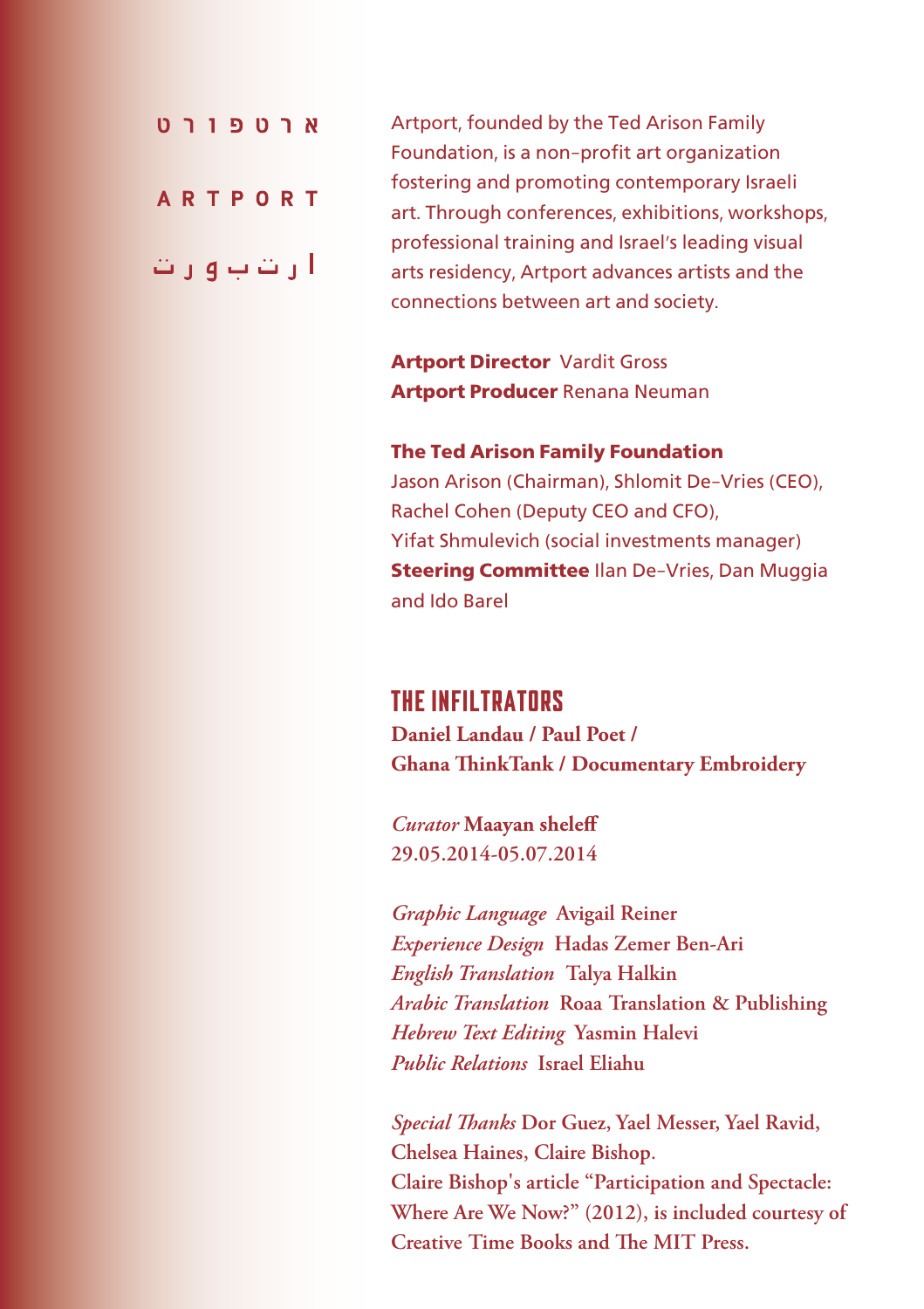# the infiltrators

#### maayan shelef

The exhibition "The Infiltrators" examines the local and global state of asylum seekers and refugees through works created with the participation of communities of asylum seekers in Israel and elsewhere in the world. The projects by Ghana ThinkTank, Documentary Embroidery, and Daniel Landau were undertaken with the participation of African asylum seekers and Israelis from south Tel Aviv. The first two works were commissioned for the exhibition. The film by Paul Poet documents a project from 2001 by the artist Christoph Schlingensief, who worked with asylum seekers in Vienna.

In Israel, the term "infiltrators" is used to describe the transgression of the country's political borders in order to commit a terrorist act, while the more general meaning of this term describes the hostile crossing of enemy lines or the covert transgression of a given territory's borders for the purpose of espionage, a political coup, or a gradual conquest. At present, this term is commonly used to refer to Africans who have crossed the border from Africa into Israel; alongside additional terms such as "refugees," "asylum seekers," and "immigrant workers," it plays an important role in the discussion of the status and future of these groups. In this context, the term "infiltrators" fixes the status of border crossers as that of liminal subjects, who remain trapped between here and there, citizens of no place.

The exhibition title plays a double role, since it aspires to look at the included art projects as constituting an act of infiltration. The featured artists attempt to undermine existing stereotypes by enacting different forms of participation, thus questioning common perceptions of the complex state of asylum seekers or refugees. These artists infiltrate the communal or public sphere as outlaws or cunning spies, and cross the thin line between reality and fiction in order to examine and destabalize the power relations that control and define this sphere. Like spies, they gather information about a given environment before deciding how to act in it. They search for the fissures within dichotomies, for the liminal spaces between points of contention, and linger within these borderline spheres.

Three of the four works presented in the exhibition are concerned with the local sphere and with the place of asylum seekers within it. At the same time, they echo the existence of a more global reality, much like the work of the Austrian artist Paul Poet echoes contemporary Israeli reality. The relations between the Western world and between refugees and immigrants – the Mexican immigrants entering the United States by crossing its southern border, the African refugees who reach Europe by sea, the hundreds of thousands of Syrian refugees, and many others – are a complex subject that occupies a central place in the global media and in world politics, while serving as the subject of numerous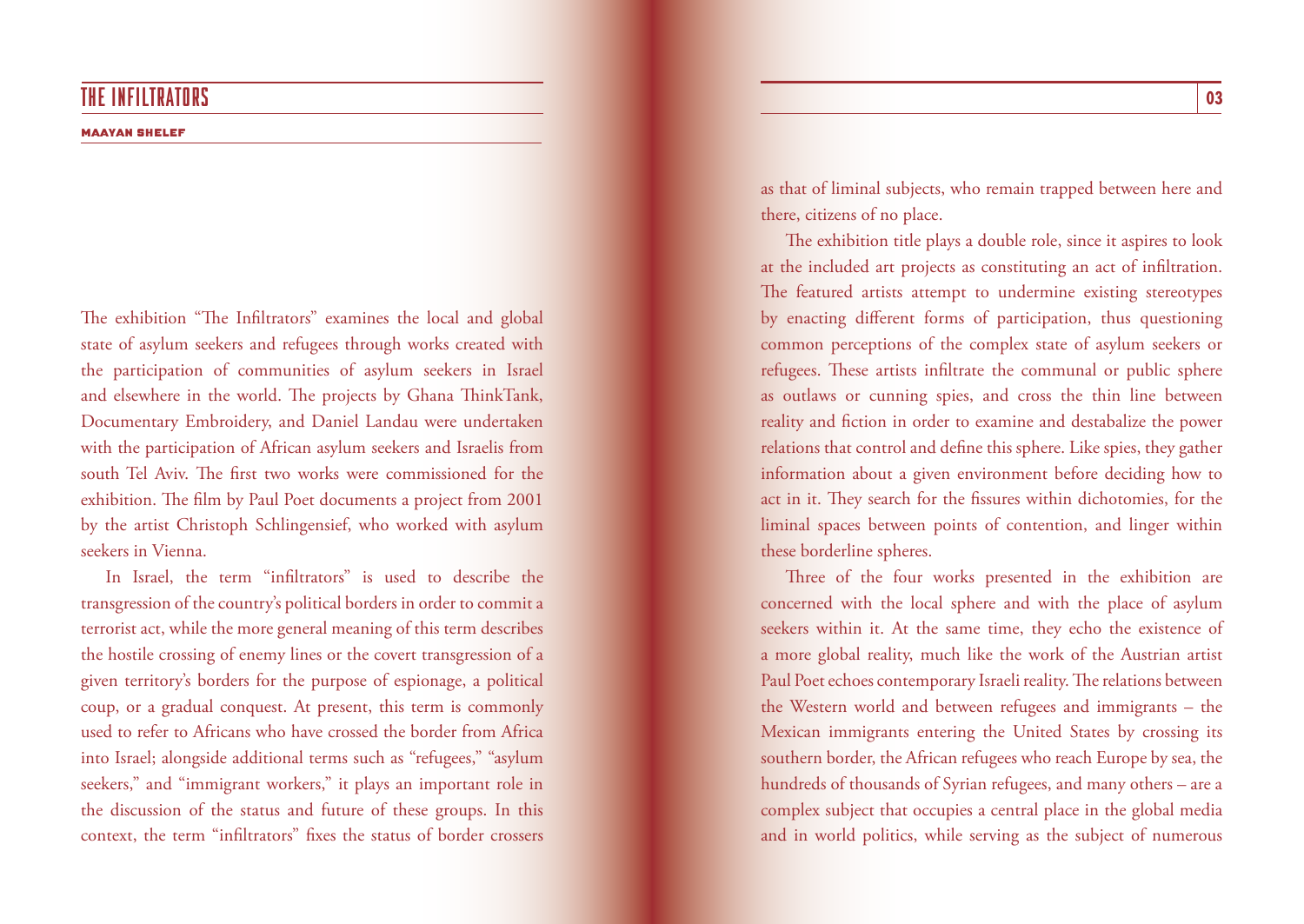contemporary artworks. Among these works are long-term art projects that examine this subject by using tools that are neither strictly documentary nor strictly representational: these include Tania Bruguera's *Immigrant Movement International* at the Queens Museum of Art; the shared struggle of refugees and artists in Holland, which is addressed by the artist Jonas Staal in his project *New World Academy*; the Silent University created by the Turkish artist Ahmet Ögüt in London, and more. Much like the artists participating in the current exhibition, these artists have created platforms that undermine the hierarchy and boundaries between different genres of art, as well as between art and activism. By putting forth initiatives that combine theater, education, political activism, squatting, hacking, and more, they attempt to examine the artistic sphere's ability to instigate actual change in reality without relinquishing the open-ended, poetic, even ambiguous nature of art, which is capable of impacting our consciousness in non-restrictive ways.

At the same time, it is important to note that this exhibition was born of a sense of urgency, as a reaction to an acute situation in the local sphere. To date, approximately 50,000 asylum seekers from Africa, most of whom fled ethnic or political persecution in Sudan or Eritrea, are living in Israel and are asking for recognition as refugees.

Israel's policy vis-à-vis these asylum seekers is one of nondeportation, based on the alleged recognition that their life would be endangered if they were sent back to their countries of origin. At the same time, until recently Israel did not examine any such applications for asylum, and applicants had no possibility of receiving refugee status.

 According to data provided in 2012 by the Office of the United Nations High Commissioner for Refugees, 83.6% of the Eritreans and 69.3% of the Sudanese who submit applications for asylum in various countries are recognized as refugees according to the strict standards of the UN's treaty of refugees. By contrast, the percentage of asylum seekers recognized as such in Israel is only 0.2%, and includes only two Eritreans and no applicants from Sudan. The asylum seekers who end up in Israel thus remain in an intermediate state – they are not deported, yet their status is not regulated, and they are not awarded basic rights. In recent months, thousands of asylum seekers were summoned to the "open" detention center in Holot, where they are kept indeterminately in an attempt to encourage them to return to their countries of origin or to a third African country in a process termed "consensual departure."

In the UN treaty of refugees, which was signed in 1951, a refugee is defined as "A person who owing to a well-founded fear of being persecuted for reasons of race, religion, nationality, membership of a particular social group or political opinion, is outside the country of his nationality and is unable or, owing to such fear, is unwilling to avail himself of the protection of that country […]." Israel not only signed this treaty but even participated in drafting it, due to the harsh experiences of Jewish refugees.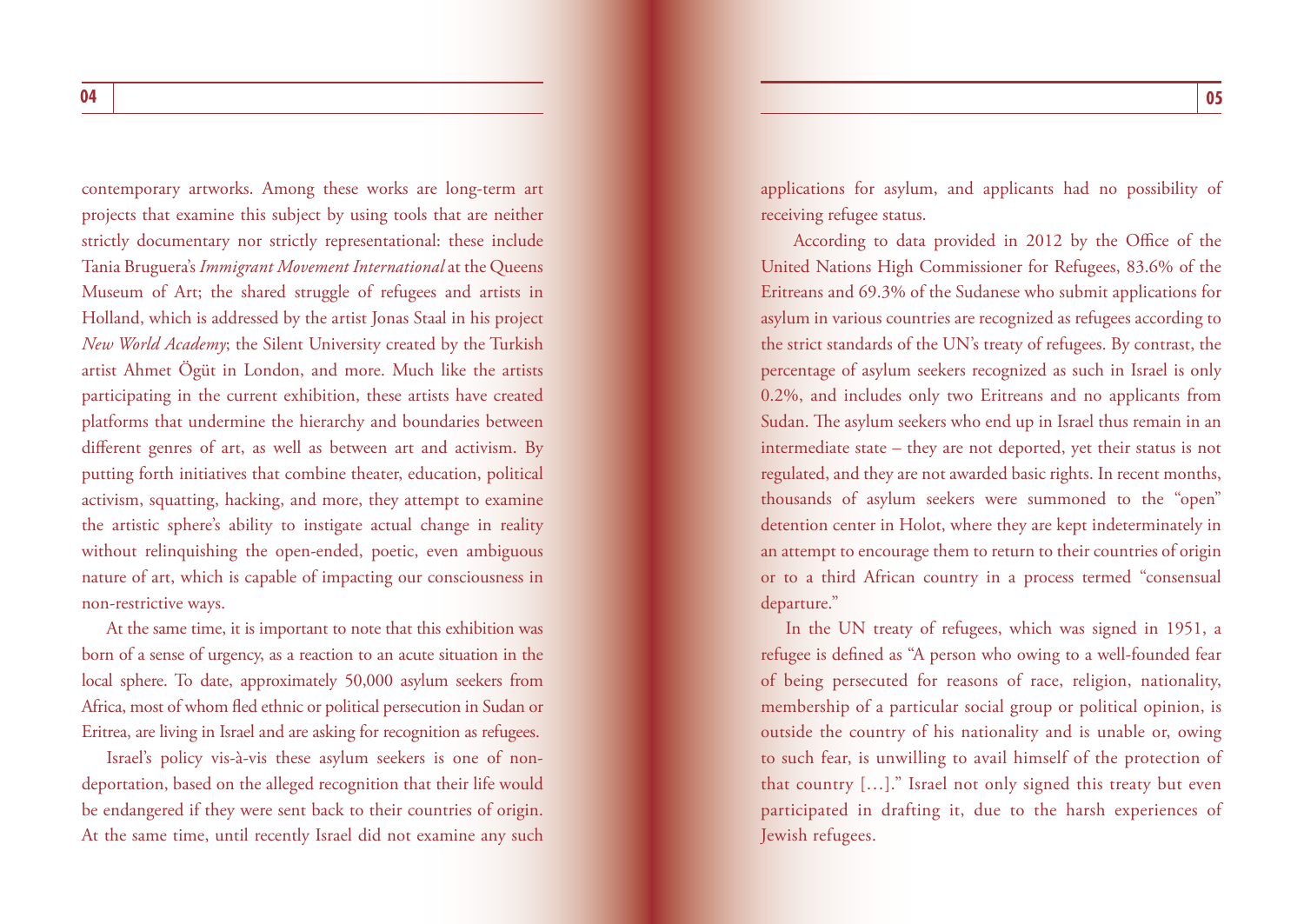In Israeli society, the term "refugee" is especially charged, since it relates both to the Jewish refugees who fled Nazi Europe or who suffered persecution and violence in Arab countries, and to the Palestinian refugees deported from the country in 1948. The consideration of non-Jewish refugees is related, in collective Israeli consciousness, to a change in the country's demographic balance and to a threat to Israel's status as a state offering asylum to the Jewish people. This is perhaps the reason for the institutional rhetoric that refers to asylum seekers as "immigrant workers," or brands them as violent, or as carriers of various diseases. This rhetoric filters down to the street, where it is fused with the real distress of Israeli citizens living in areas characterized by a high concentration of asylum seekers, such as south Tel Aviv.

Thus, in order for such an exhibition to successfully touch upon the metaphorical and symbolic aspects of this subject, it must first delve into the charged sphere of south Tel Aviv. It must bring to the surface repressed issues and expose the lacunas concerning the suffering of both local citizens and refugees through an open discussion with the various participants in the featured projects – asylum seekers from Eritrea and Sudan, Israeli residents, artists, and community activists. The exhibition will be held in conjunction with a series of discussions, performances, presentations, and guided tours led by some of these participants and representing their own points of view regarding the situation, the process, and the artistic outcome. The gallery, which is located in south Tel Aviv, is at once physically close to these charged areas and removed from them in terms of its character; the exhibition will thus attempt to allow the public sphere to infiltrate the gallery, just as this sphere enabled art to infiltrate it. The purpose of this strategy, however, is not to fix the problem of refugees as a local "problem" relegated to south Tel Aviv, as is often done by the media or by various officials, but rather to reveal how this problem is relevant to us all. In many ways, this is only the beginning of a process, an immediate reaction to a temporary state before it becomes permanent, before we are able to fully understand it.

> One of the projects created for this exhibition with communities in south Tel Aviv is by Ghana ThinkTank, a group of American artists including Christopher Robbins, John Ewing, and Maria del Carmen Montoya. Within the framework of this project, think tanks composed of asylum seekers from Eritrea and Sudan offered solutions to the problems of Israelis from

south Tel Aviv, and vice versa. The Sudanese group met outside the detention center in Holot, since its members were summoned there in the course of the work process. The process evolved over the course of several months, and included conversations with dozens of residents and asylum seekers who raised problems such as neglect, debris, and the absence of green areas, alongside feelings of insecurity and fear on the streets, the changing character of their neighborhoods, misunderstandings, mutual hostility, indifference on the part of Israeli society and the establishment, and more.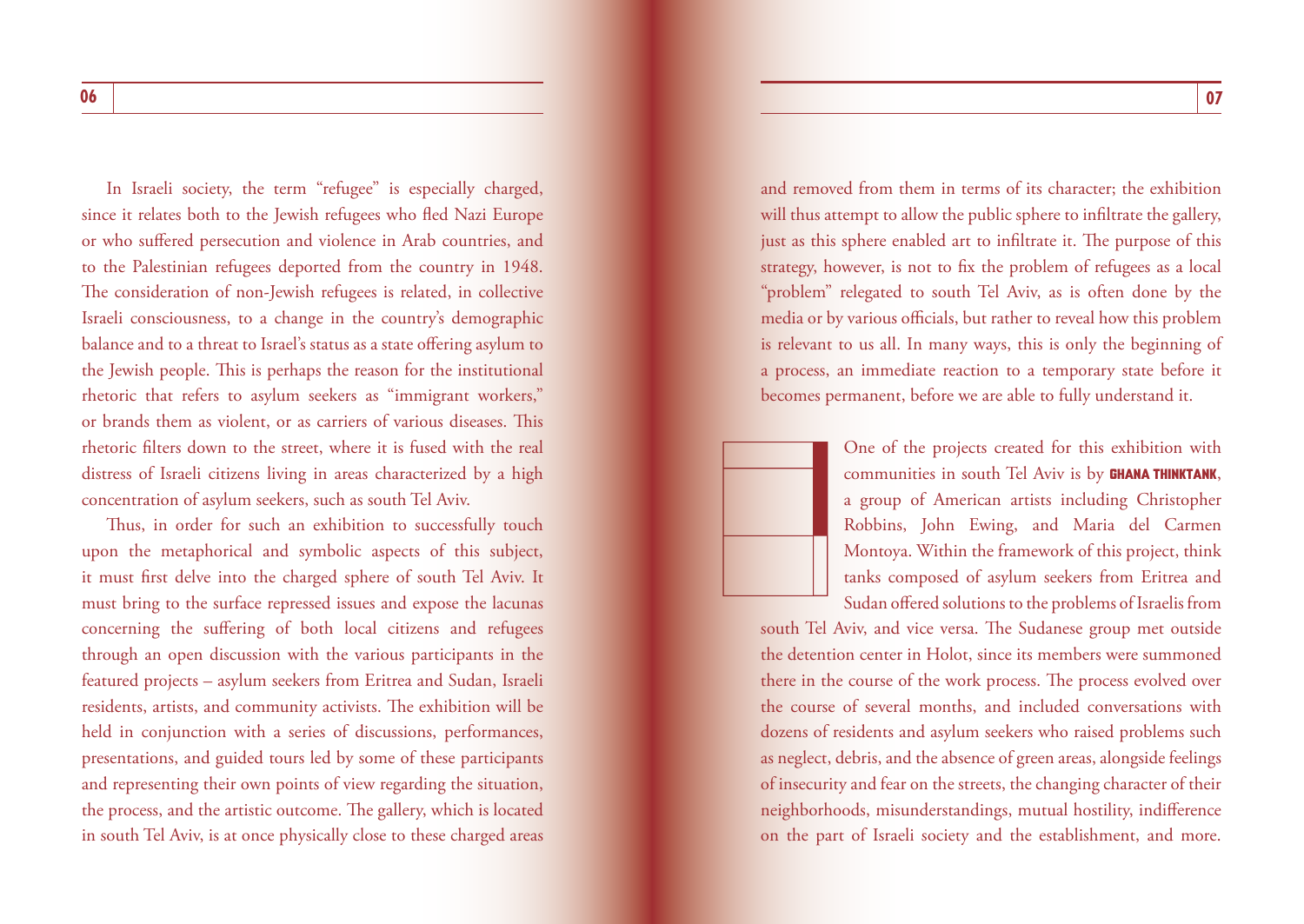gallery and throughout the city in the course of the exhibition, and perhaps also after it ends.

Ghana ThinkTank was established in 2006, and has since founded an international network of think tanks in Ghana, Cuba, El Salvador, Serbia, Mexico, Ethiopia, and Gaza, which produce strategies for the solution of local problems in the "developed" world. The initial idea of the founding artists was that think tanks in the so-called "third world" could offer solutions to "first-world" problems. They later discovered that this process could serve to create encounters between groups in conflict and to produce unexpected alliances. Over the past two years, they have been working with groups of Mexican immigrants and American citizens who opposed "illegal" immigration on the Mexico-US border.

Ghana ThinkTank relates to the West's colonialist attitudes toward the "Third World," and its members employ irony and reflexive strategies to examine their own role as Western artists. They attempt to infiltrate sets of existing stereotypes and overturn them by transforming the traditional division between those who offer assistance and those in need of assistance, consultants and those receiving counsel. Their work with different communities strives to serve as a catalyst for real change and empowerment by raising problems and offering solutions, while also consciously exposing conflicts and antagonisms that arise through participatory art practices. They are aware of their own position of power, and use it as a metaphor for other forms of power relations that exist in reality.

The solutions offered by these groups included the mutual study of cultural codes, guided tours and campaigns in south Tel Aviv, a security guard composed of African and Israeli women, urban guerilla gardening, and more.

More than 20,000 asylum seekers from Africa have arrived in south Tel Aviv in recent years, settling in neighborhoods which were already suffering from governmental and municipal neglect, and which were home to crime, drug abuse, and prostitution. South Tel Aviv thus became the focal point of tensions between asylum seekers and Israeli citizens, and demonstrations by both sides, alongside violent actions performed by individuals, have been seized upon by politicians.

In working with residents of south Tel Aviv and asylum seekers, two groups that often suffer from prejudices and discrimination, the project attempts to approach these problems from a perspective that is not often addressed in the media: rather than situating the two groups as enemies, it explores whether they can stand on the same side of the divide, in opposition to their stereotypical perceptions by certain sectors of Israeli society.

The installation at Artport Gallery attempts to follow the processes undertaken by means of documentation, sculptural representations, and a series of workshops that will mobilize people out of the gallery and into the public sphere of south Tel Aviv, and vice versa. A mobile sculpture positioned on a tricycle functions as a point of encounter and a work station that continues to record problems and broadcast solutions in the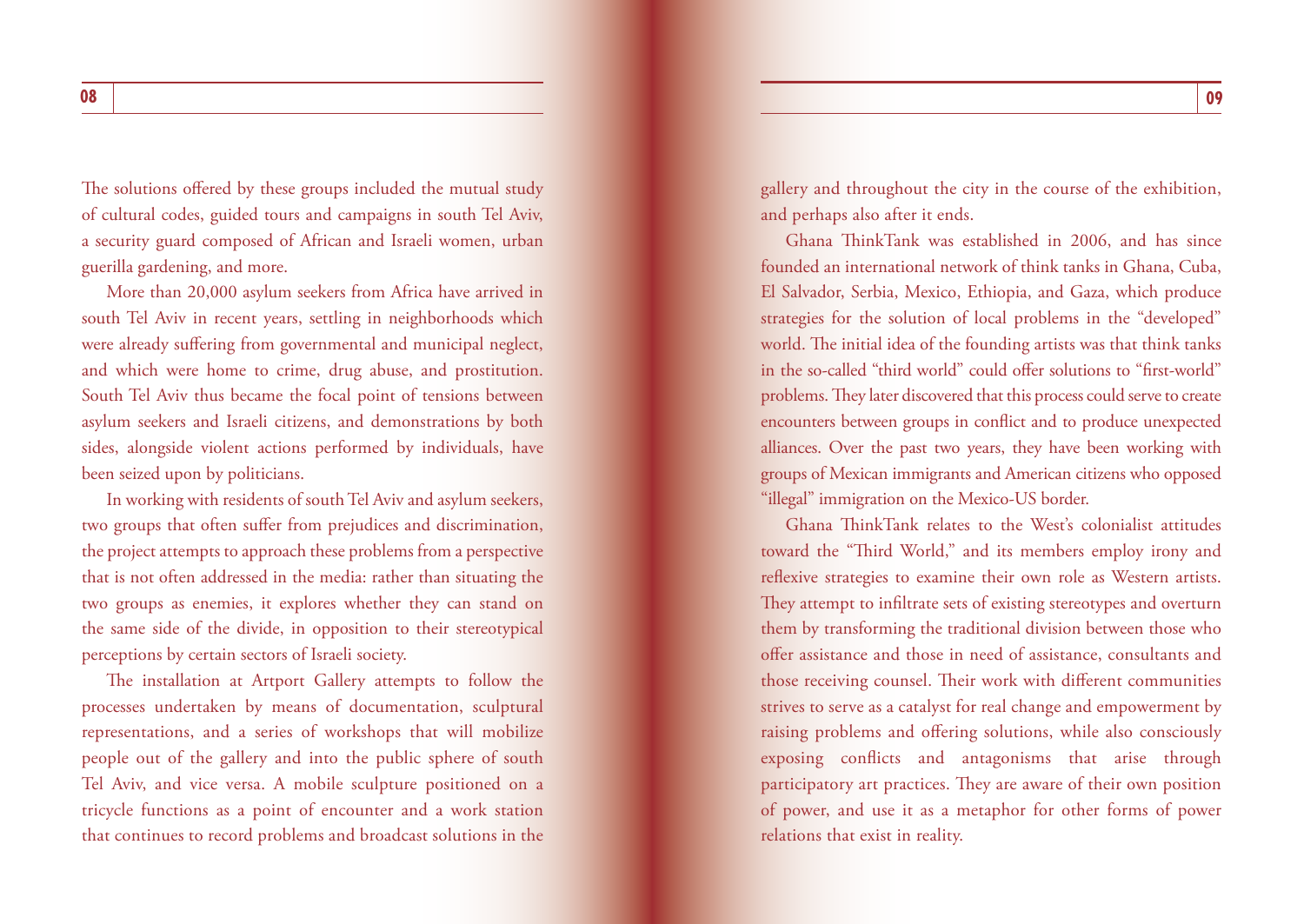acquired symbolic value for African asylum seekers: this is in most cases where they first disembark in Israel, after being released from the preliminary absorption and detention facilities; this is where work and community relations are created, as well as the site of social and cultural activities, humanitarian and activist initiatives, demonstrations and protests.

Embroidering in the public sphere as a routine that evolves over time produces a heterotopic sphere where social dynamics may be observed, and where everyday reality is amplified and rendered more extreme through the focus on small details. Just as a photographer impacts the reality he documents, so the intervention of these artists in a given sphere does not constitute a detached anthropological gaze, but rather a presence that calls for participation and interference, and which subtly infiltrates human relations in that sphere. Embroidery as a form of documentation is a medium characterized by duration, and is thus closer to the medium of drawing than to a photographic snapshot, offering a more subjective reflection of a given sphere and of the social relations that shape it.

> DANIEL LANDAU's project similarly makes use of documentary conventions, while undermining them through its means of display. Landau worked with asylum seekers from Darfur in south Tel Aviv, as part of a long-term project with immigrants and refugees in different places worldwide, and collected their stories

The artists behind all of the projects included in the exhibition use reality as the raw material for creating works that vacillate between the documentary and the fictional. They are not afraid of navigating reality, while leaving room for improvisation and unexpected occurrences that arise from the interaction with the participants in their projects. The manner in which they document and mediate the process intentionally undermines traditional relations between the documenter and the documented. In this context, the power to describe reality is no longer in the hands of the documenter; rather, each project makes room for a subjective and multilayered perception of this same reality, which also reflects the complexity of the participatory process.

> The artistic duo **DOCUMENTARY EMBROIDERY**, whose members are Aviv Kruglanski (Spain/Israel) and Vahida Ramujic (Serbia), employ embroidery as a documentary medium unfolding in real time. They spend long periods in different places, where they speak with inhabitants and passersby. In each case, they create an embroidery work based on people's

stories and responses, alongside their own interpretations as artists. At times they ask the participants to draw or write about elements that they would like to add to the gradually embroidered patchwork.

Their project for "The Infiltrators" involved spending a month doing embroidery work in Levinsky Garden – a site that has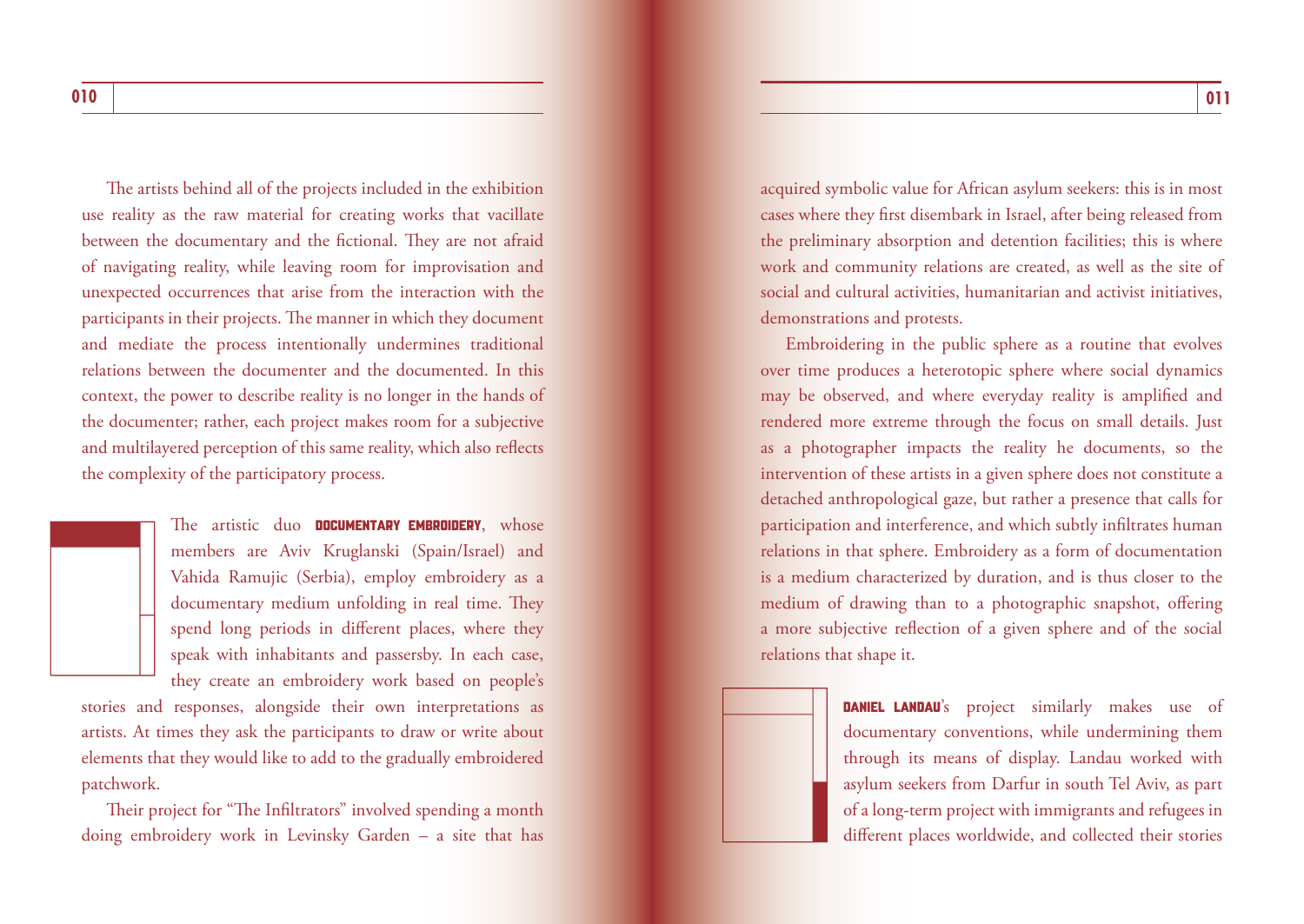and testimonies. This long-term project, *Resident Alien*, examines the limits and limitations of documentary and performative actions in the context of testimony. The installation featured in the exhibition presents video documentation of the faces of asylum seekers, who tell personal stories about their journey to Israel and their life here. The faces are projected onto a mask positioned above a chair on which the viewer can sit, while the transcript of each story is projected separately, without sound. On another chair, viewers can sit and wear a helmet equipped with loudspeakers, which transmit the story in the narrator's voice. The viewer's face is filmed and projected onto an additional mask, alongside the one featuring the face of the asylum seeker. The connection that is thus forged between the one giving the testimony and the one listening to it challenges conventions of distance between viewer and artwork, and gives rise to a feeling that evolves in the space between estrangement and empathy. The work reflects the experience of geographic and cultural uprooting and its implications for perceptions of language, body, and place.

Like Ghana ThinkTank, Daniel Landau examines participatory art in a reflexive, critical manner by creating different circles of participation – the community that participated in the process, as well as the audience invited to participate in order to experience and understand the work. As is the case in the process undertaken by Documentary Embroidery, here too the one being observed becomes the viewer, while the viewer becomes the one being observed.

The theme of observation and surveillance, and the relations between different circles of participation, is especially noticeable in the Austrian artist and filmmaker Paul Poet's documentary Ausländer Raus! Schlingensief's Container (2002), which follows the project of his collaborator, the late artist and theater director Christoph Schlingensief. For this project,

Schlingensief set down a container temporarily inhabited by 12 asylum seekers from different countries in the square outside Vienna's opera house. The container stood there for an entire week, and the audience was asked to vote daily in order to decide which of the asylum seekers would be deported from Austria.

Poet's film presents this project – one of the best-known and most influential works of public art ever to be made – as a fascinating, frightening, and absurd horror ride. The political context for this work, which was created in 2000, was the electoral success of the FPO party led by Jörg Haider, which had just joined the government. This was the first time since the end of the Second World War that an extreme-right party in Austria joined the government. The German Schlingensief, who was known as an avant-garde political theater director, decided to respond to the situation in a manner that would appropriate and externalize the legitimization of hatred towards foreigners. To this end, he placed the container – a sort of improvised, symbolic concentration camp – right in the middle of Vienna's bourgeois, tourist-filled center. The 12 asylum seekers were followed via surveillance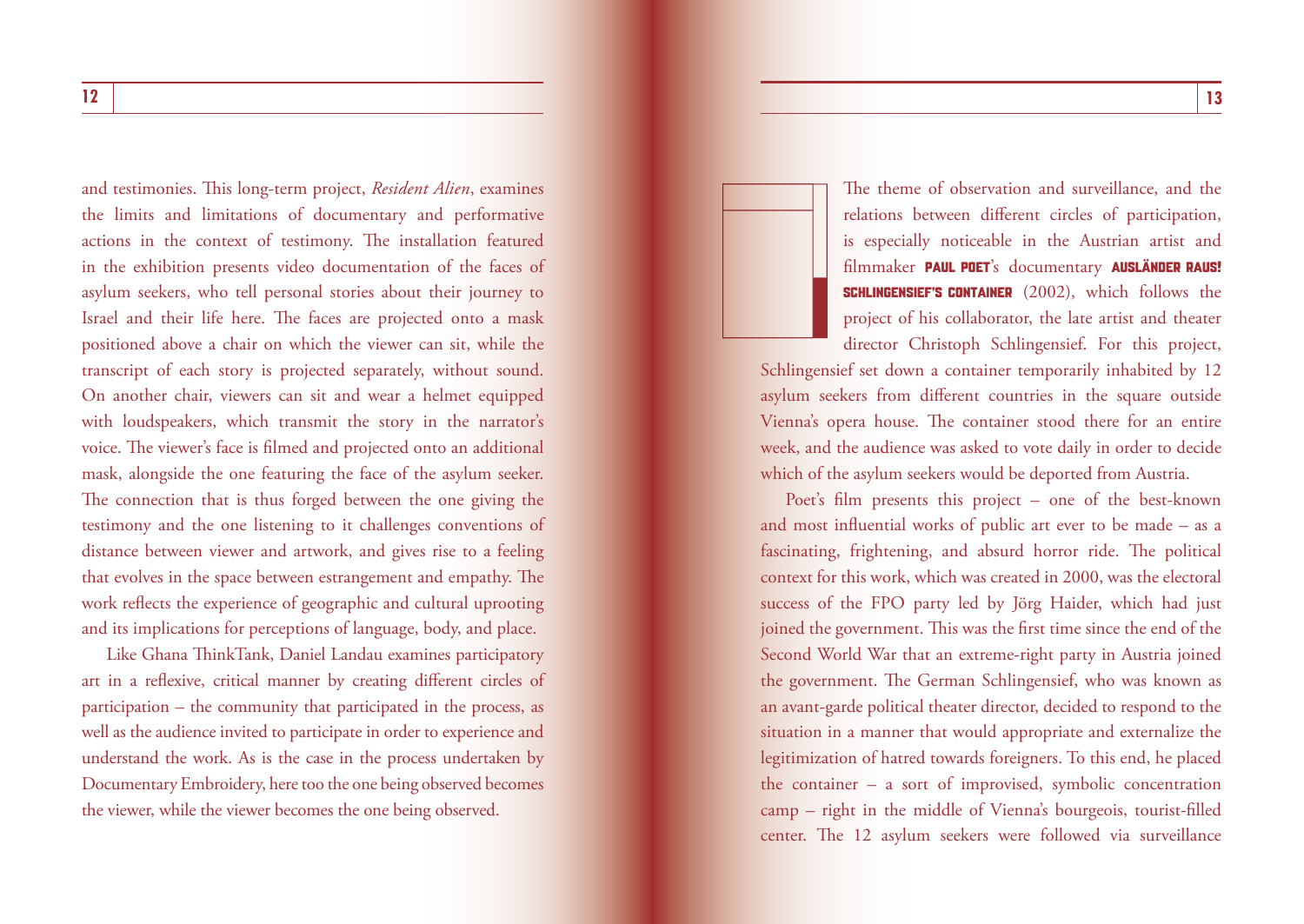do not shy away from provoking conflict and walking the thin line between the ethical and the aesthetic. Schlingensief's tactic calls to mind a kind of artistic terrorism (a term used by both Schlingensief and Poet), which infiltrates reality in order to present it with its own reflection.

These themes are addressed in the second text included in the catalogue – "Participation and Spectacle: Where Are We Now?" by the critical thinker **CLAIRE BISHOP**. Bishop surveys the history, theory, characteristics and limitations of participatory art in the neo-liberal age, while providing an in-depth examination of Schlingensief's container project. Among other things, she discusses the writing of the critical thinker Jacques Rancière, who distinguishes between meta-political art and art that reflects a specific party agenda. Whereas the first form of art opens up onto an aesthetic and poetic sphere, the second limits and flattens the message. Bishop's reading of Rancière defines the aesthetic, in the context of social, participatory art, as the ability to think in terms of contradictions – to believe in the autonomy of art as well as in its ability to instigate change. According to Bishop, there is no need to resolve these contradictions by means of a consensual ethical process that relegates the aesthetic and the artistic to the margins, or alternately by means of formalist art that refuses to take a stance. Good participatory art will enable the ethical, the aesthetic, and the political to coexist, and will build on the antagonisms, contrasts, provocations, uncertainty, and ambiguity to which their coexistence gives rise.

cameras that broadcast live to an Internet site, and could also be observed through peepholes in the container itself – in a satire of sorts on reality TV shows.

The period in which this project was presented was marked by the appearance of the first reality TV shows and by the beginning of online sharing and collaboration, which has since expanded significantly. The manner in which such forms of participation presume to reflect democracy or present an alternative to hegemony, even though they often conceal the agendas and interests of various bodies, underscores the fragile and elusive status of participation, and the ease with which it may be coopted by various agents.

The work and the film documenting it cynically reflect the image of fascism in the  $21<sup>st</sup>$  century as interactive, amusing, and sensational – while exposing the dark, terrifying dimension lying beneath its attractive packaging. Thousands of people assembled at the site in the course of the project, and about 800,000 viewers watched and voted online. The project garnered much media attention and gave rise to political discussions on television, to demonstrations staged by people across the political spectrum, and to violent attacks on the container and on the artist himself.

Within the framework of this exhibition, the film is presented as a test case for participatory art in the public sphere, which has appropriated and rendered extreme the very means and characteristics it wishes to protest against. Together with the other featured projects, it reflects a range of participatory strategies that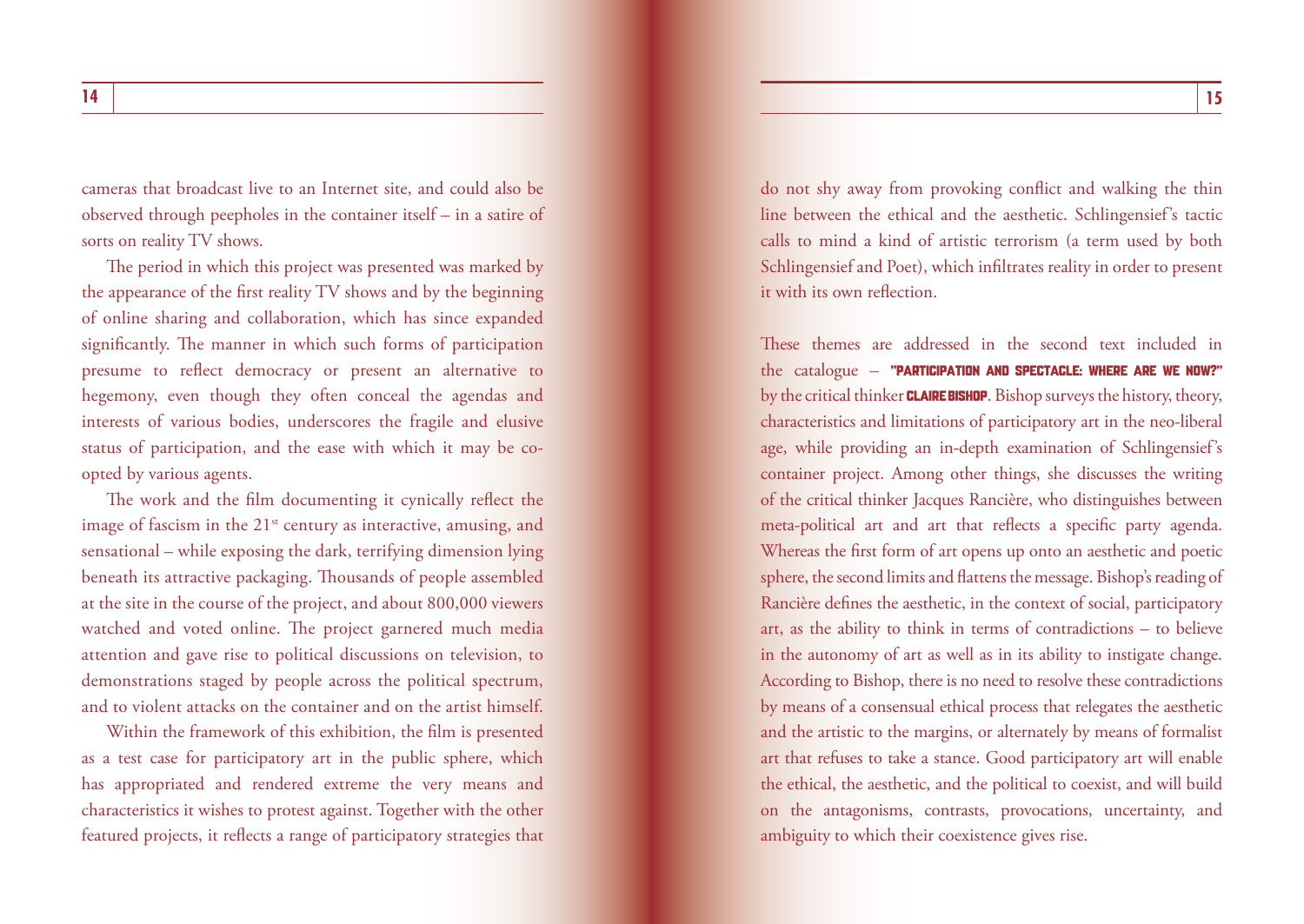By means of these four works, "The Infiltrators" attempts to examine participatory art's forms of representation and display as well as its limitations, while probing the relations between artist, community, and audience. The creation of these works included actions, conversations and feelings that are difficult to represent as artistic objects. In addition, the themes of copyright, authorship, power relations and the ethical status of works undertaken with the participation of a community all surfaced in this process. There is also, of course, the eternal question: how to forge a connection between art and reality and between the public sphere and the sphere of the gallery, and who even cares to come and view it?

At times, indeed, this seems to be the tragedy of participatory art: on the one hand, there is the desire to produce a collective social experience that contains a promise for a better future, and which may lead to a wide-ranging change in collective perceptions; at the same time, there is an insistence on complexity, nuances, and contradictions that demand more active modes of viewing and have difficulty reaching a wide audience. Can such art really give rise to a unique temporary connection between different communities, and change their perceptions? Do asylum seekers, activists, residents of south Tel Aviv, artists and art connoisseurs even want to meet in the artistic sphere, which can never escape its own whiteness, its sterility and privileged status?

How can one transmit to the audience viewing the exhibition the range of sensations that arise in the course of creating a participatory artwork: the sadness and helplessness stemming from identification with distress and an inability to help, the difficulty of managing and staging while also containing and enabling, the desire not to eschew misunderstandings, provocations, and sometimes even manipulations, alongside a sense of responsibility towards the participants and their expectations, and a concern with what will happen when the project ends. Finally, there is the sense of happiness experienced during surprising moments when prejudices are dismantled and zones of comfort are abandoned. All we can do is linger on the border, and hope that others will linger there as well: on the border between art and activism, between imagination and reality, between one territory and the next, between one person and another; plant the seed of artistic infiltration and hope it will grow in the gray areas of life routines, and create breaches in the borders that surround us.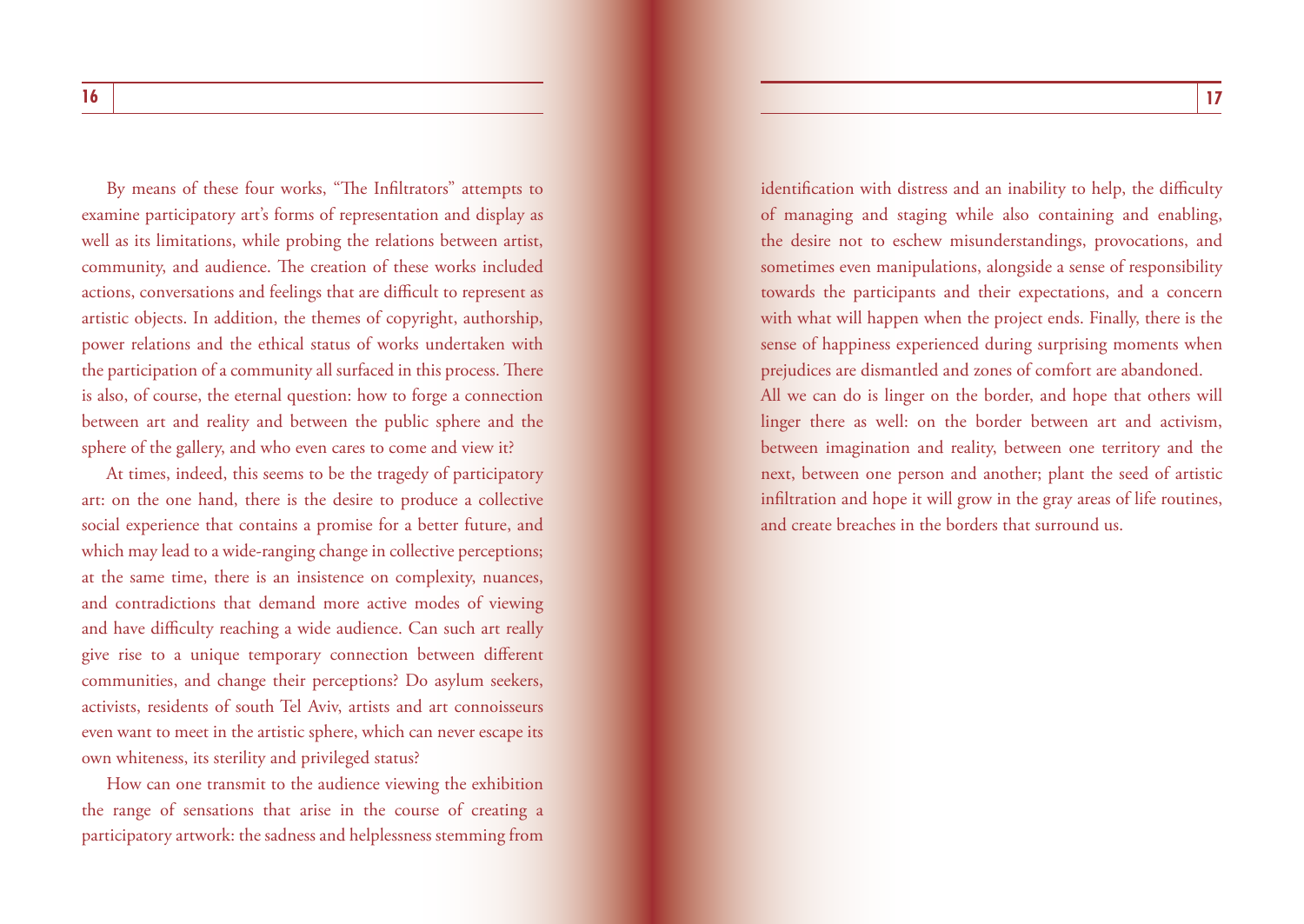# ₩ Ghana ThinkTank in south Tel Aviv, 2014

**Christopher Robbins John Ewing Maria del Carmen Montoya** The project was created in collaboration with **Maayan Sheleff** Community organizer **Yael Ravid**

The Vertical Garden was created in collaboration with  **"Urban Environment Nursery - Onya City"** The Neve Shaanan Tour was created in collaboration with **Nisan Almog** Mobile Application Video Dropbox programmed by **Martin Harding** Video **Haim Yafim Barbalat** Stills photography **Yael Ravid, Christopher Robbins and Maayan sheleff**

#### **Participants**

*Sudanese Think Tank* > **Adam Ahmed, Adam Arbab, Ahmed Mirsal Adam, Anwar Suliman Arbab, Arbab Abakar, Bashor Mohammad Salah, Jamal Omer, Zakaria Mohammed Abdallah Saleh , Hassan Butora Rahima, Hassan Ahmed Shakur, Yeman Adam, Muhamed Haron Abker, Noureldin Mohammed Adam, Adil Aldao**

*Eritrean Think Tank >* **Binyam Gikidan, Habtom Kiflom Tesfamariam, Sulumani Mohammed, Samrawit Solomon, Philipos Tesfai, Shiden Kitiai, Tomass Gabrab, Teklit Michael**

*Israeli Think Tank >* **Or Levi, Yael Ben-Yefet, Maayan Ravid, Sophie Menashe, Ivry Baumgarten, Robert Ungar, Rachel Priel, Shira Dushy, and others.**

*Thanks to >* **Avi Mograbi, Oscar Olivier, Orit Marom- Assaf, Asaf Weitzen, Members of the Neve Shaanan community Garden, Dafna Lichtman, David Daloya, Zebib Sultan, Chen Alon, Yigal Shtayim, Yitzhak Hizkiyahu, Liat Boltzman, Liat Shachar, Maya Weinberg, Mai Omer, Mor Efron, Noa Harpaz, Alma Itzhaky, Peter Harris, Shir Katzz, and everyone we have met along the way.**

- 1\_ Ghana ThinkTank collecting problems in south Tel Aviv [photograph: Maayan Sheleff]
- 2\_ Sudanese Think Tank in the Holot detention facility [photograph: Christopher Robbins]
- 3\_ Sudanese Think Tank Israeli south Tel Aviv Think Tank Eritrean Think Tank [photographs: Maayan Sheleff ]
- 4\_ Part of the Problem Collection device used in south Tel Aviv [photograph: Christopher Robbins]
- 5\_ Concept sketch for *African-Israeli Women Security Watch* uniform-derivative [image simulation: Christopher Robbins on a photograph by Mark Probst, licensed under CC BY-SA 2.0; *Vertical garden* at the old central bus station [image simulation: Onya City Collective]
- 6\_ *A Pictorial Guide to cultural Misunderstandings*, derivative by Christopher Robbins of stock icons ©Depositphotos.com/leremy



## Documentary Embroidery Notes from Neve -sha 'anan , 2014

**Aviv Kruglanski Vahida Ramujic** 

- 1,2\_ Documenting/Embroidering Levinsky Garden and Neve-Sha'anan [photograph: Marina Monsonis]
- 3,4\_ Notes from Neve-Sha'anan [photograph: Leigh Orpaz]
- 5\_ Documenting/Embroidering Levinsky Garden and Neve-Sha'anan [photograph: Yonatan Misha'al]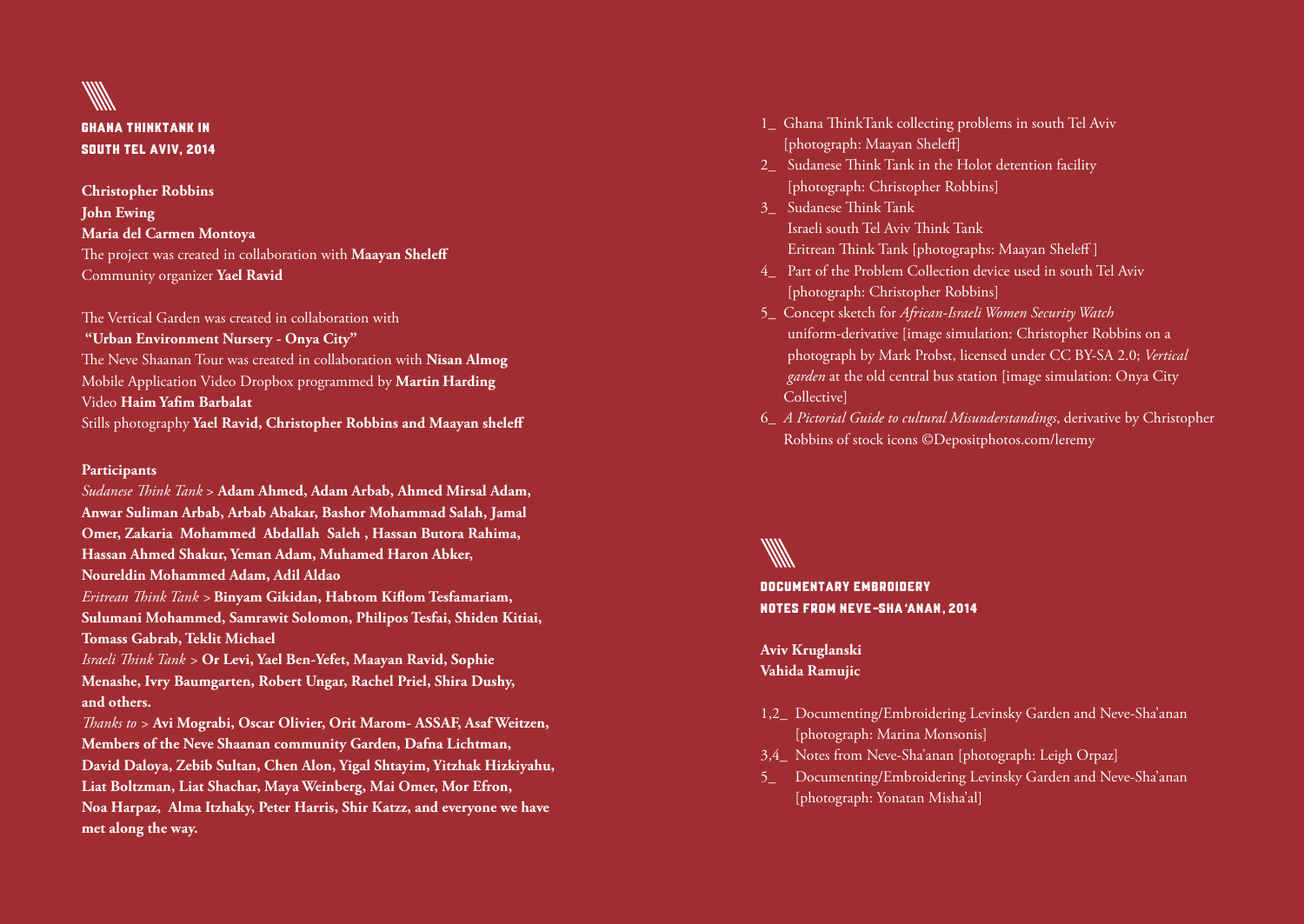

*Participants* > Gumar Baker Tahe Din, Adam Muhamad, Adam Kamis, Adam Keler, Abdul Hamud Josef

1-4\_ Detail and installation views, Daniel Landau, *Reside 1.4: Mount Zion, Darfur* , 2012 [photographer: Ben Hertzog]



## Paul Poet Foreigners Out! Schlingensief's Container, Austria, 2002, 90 Min

1-4\_ Stills from the documentary film *Ausländer Raus! Schlingensief's Container* ("Foreigners Out! Schlingensief's Container") directed by **Paul Poet**, available through Filmgalerie 451, Berlin [special thanks to Doc-Aviv Festival]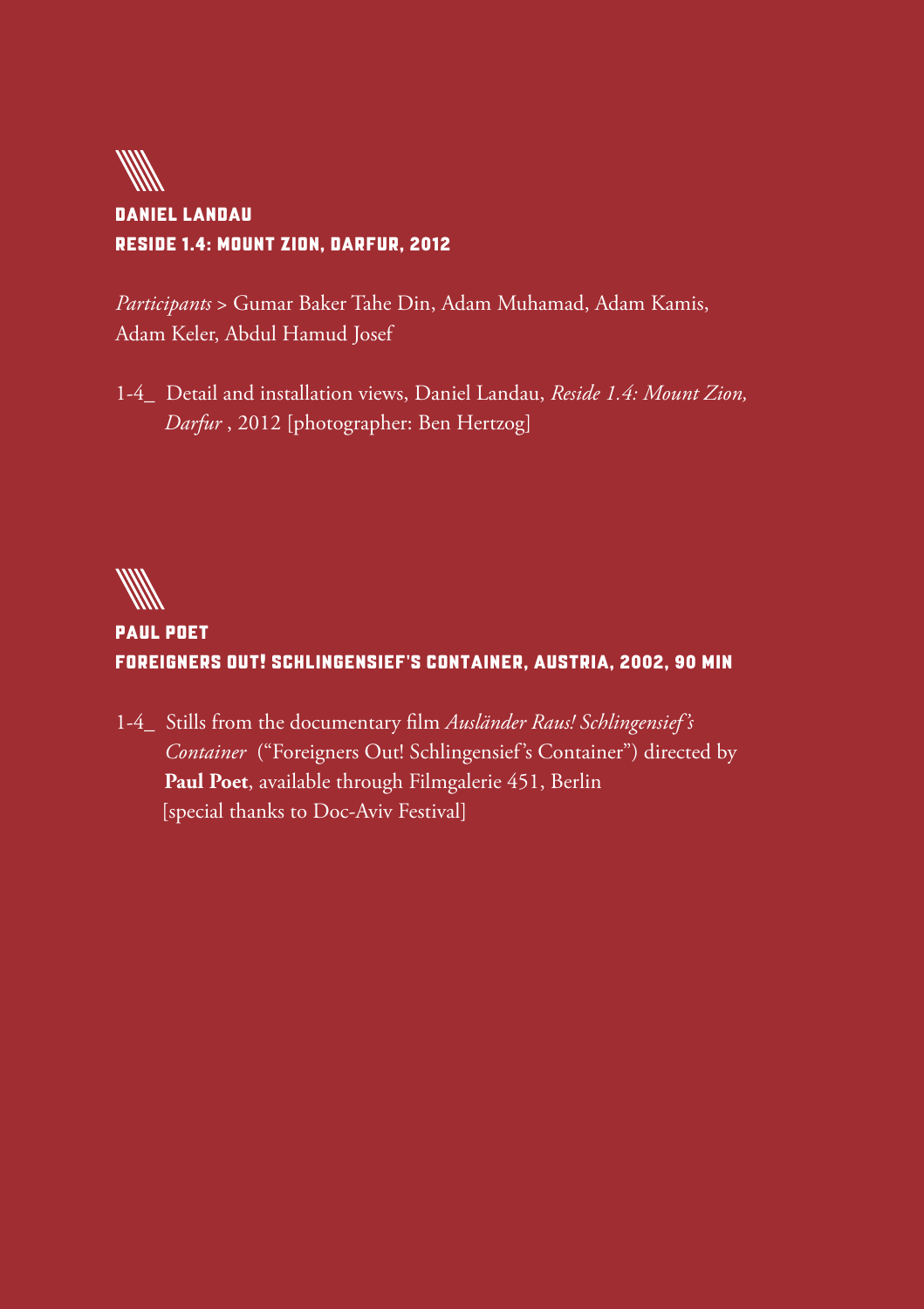#### 1. Spectacle Today

One of the key words used in artists' self-definitions of their socially engaged practice is "spectacle," so often invoked as the entity that participatory art opposes itself to, both artistically and politically. When examining artists' motivations for turning to social participation as a strategy in their work, one repeatedly encounters the same claim: contemporary capitalism produces passive subjects with very little agency or empowerment. For many artists and curators on the left, Guy Debord's indictment of the alienating and divisive effects of capitalism in *The Society of the Spectacle* (1967) strike to the heart of why participation is important as a project: it re-humanizes a society rendered numb and fragmented by the repressive instrumentality of capitalist production. This position, with more or less Marxist overtones, is put forward by most advocates of socially engaged and activist art. Given the market's near total saturation of our image repertoire – so the argument goes – artistic practice can no longer revolve around the construction of objects to be consumed by a passive bystander. Instead, there must be an art of action, interfacing with reality, taking steps – however small – to repair the social bond. As the French philosopher Jacques Rancière points out,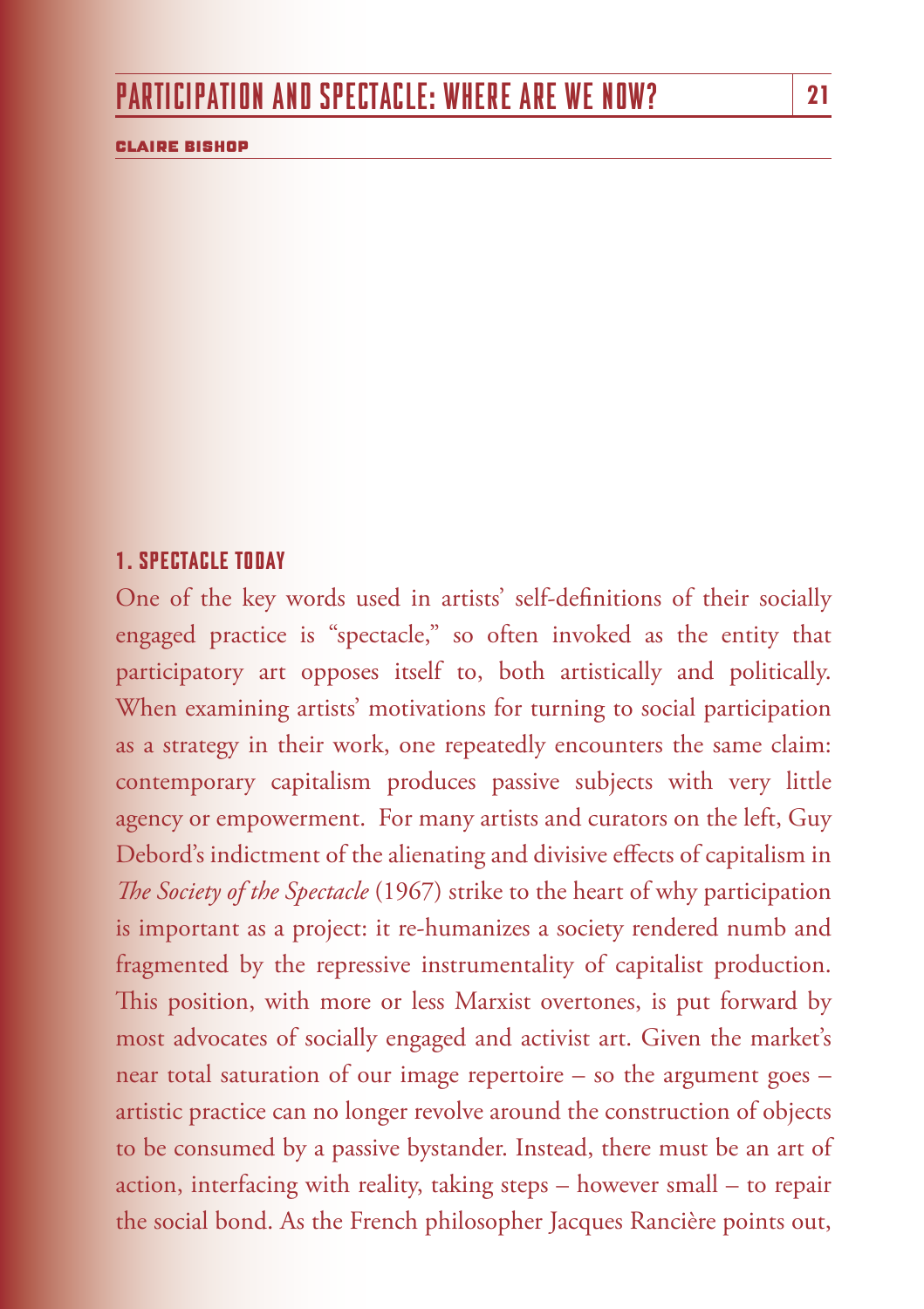"the 'critique of the spectacle' often remains the alpha and the omega of the 'politics of art.'"<sup>1</sup>

But what do we really mean by spectacle in a visual art context? "Spectacle" has a particular, almost unique status within art history and criticism, because it directly raises the question of visuality, and because it has incomparable political pedigree (thanks to the Situationist International).<sup>2</sup> As frequently used by art historians and critics associated with the journal *October*, it denotes a wide range of attributes: for Rosalind Krauss writing on the late capitalist museum, it means the absence of historical positioning and a capitulation to pure presentness; for James Meyer, arguing against Olafur Eliasson's *Weather Project* (2003), it denotes an overwhelming scale that dwarfs viewers and eclipses the human body as a point of reference; for Hal Foster writing on the Bilbao Guggenheim, it denotes the triumph of corporate branding; for Benjamin Buchloh denouncing Bill Viola, it refers to an uncritical use of new technology. In short, spectacle today connotes a wide range of ideas – from size, scale, and visual pleasure to corporate investment and populist programming. And yet, for Debord, "spectacle" does not describe the characteristics of a work of art or architecture, but is a definition of social relations under capitalism (but also under totalitarian regimes). Individual subjects experience society as atomized and fragmented because social experience is mediated by images – either the "diffuse" images of consumerism or the "concentrated" images of the

Jacques Rancière, "Aesthetic Separation, Aesthetic Community: Scenes from the Aesthetic Regime of Art," *Art & Research: A Journal of Ideas, Contexts and Methods*, Vol. 2, No. 1, Summer 2008, 7.

The Situationist International was an international group of revolutionary Marxist writers, poets, theorists, painters and film-makers active 1957-72, and who had a key influence on the strikes of May 1968.

leader. As Debord's film, *The Society of the Spectacle* (1971), makes clear, his arguments stem from an anxiety about a nascent consumer culture in the '60s, with its tidal wave of seductive imagery. But the question as to whether or not we still exist in a society of the spectacle was posed as early as 1981 by Baudrillard, who dispatches not only Debord but also Foucault in his essay "The Precession of Simulacra":

"We are witnessing the end of perspective and panoptic space… and hence the very abolition of the spectacular… We are no longer in the society of the spectacle which the situationists talked about, nor in the specific types of alienation and repression which this implied. The medium itself is no longer identifiable as such, and the merging of the medium and the message (McLuhan) is the first great formula of this new age."<sup>3</sup>

More recently, Boris Groys has suggested that in today's culture of selfexhibitionism (in Facebook, YouTube or Twitter, which he provocatively compares to the text/image compositions of conceptual art) we have a "spectacle without spectators":

"The artist needs a spectator who can overlook the immeasurable quantity of artistic production and formulate an aesthetic judgment that would single out this particular artist from the mass of other artists. Now, it is obvious that such a spectator does not exist – it could be God, but we have already been informed of the fact that God is dead."<sup>4</sup>

In other words, one of the central requirements of art is that it is given to be seen, and reflected upon, by a spectator. Participatory art in the

<sup>3</sup> Jean Baudrillard, "The Precession of Simulacra," in *Simulations*, trans. Paul Foss, Paul Patton and Philip Beitchman (New York: Semiotext(e), 1983), 54.

<sup>4</sup> Boris Groys, "Comrades of Time," *e-flux journal*, December 11, 2009, available at www.e-flux.com.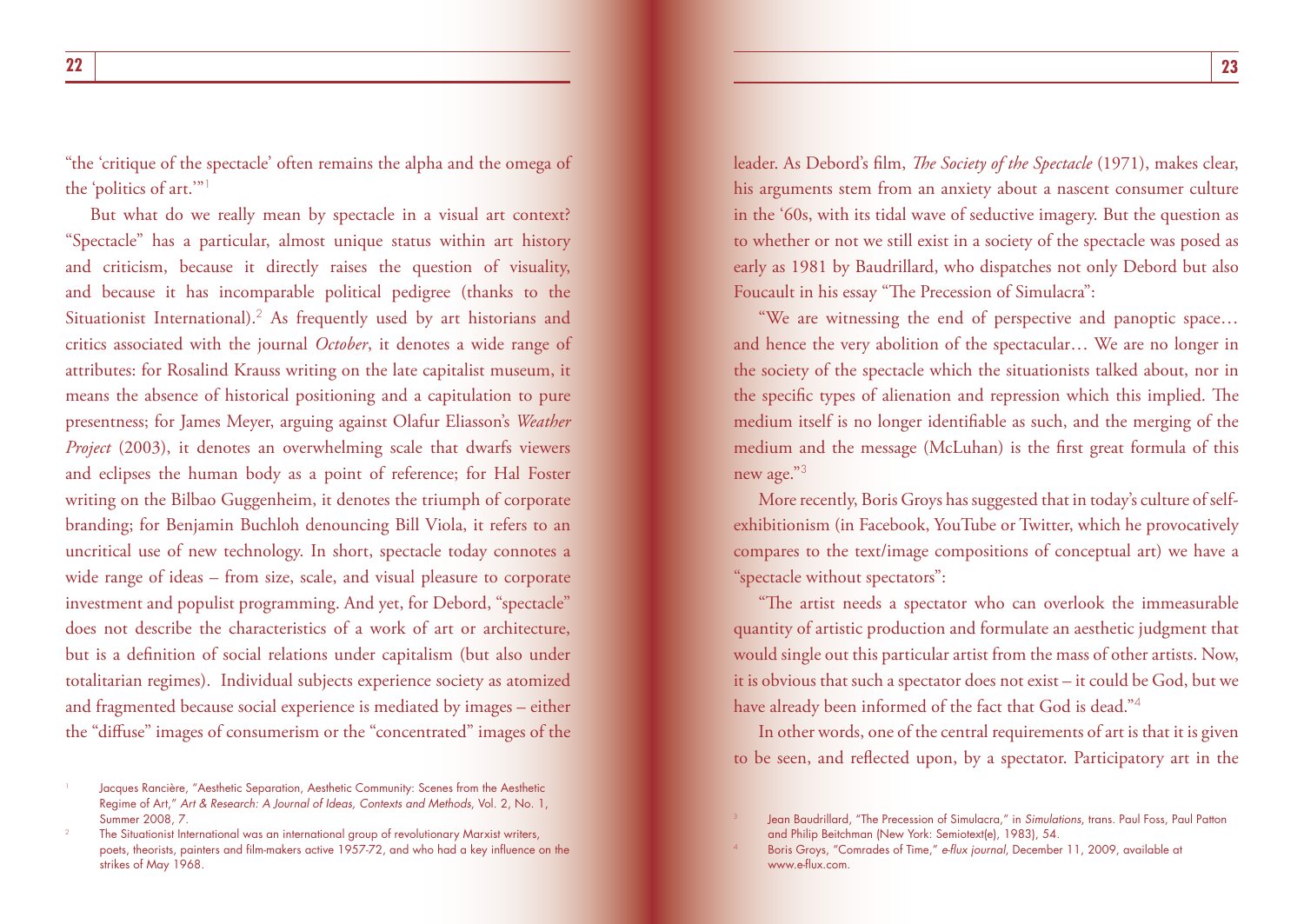strictest sense forecloses the traditional idea of spectatorship and suggests a new understanding of art without audiences, one in which everyone is a producer. At the same time, the existence of an audience is ineliminable, since it is impossible for everyone in the world to participate in every project.

## 2. A Brief History

Indeed, the dominant narrative of the history of socially engaged, participatory art across the twentieth century is one in which the activation of the audience is positioned against its mythic counterpart, passive spectatorial consumption. Participation thus forms part of a larger narrative that traverses modernity: "Art must be directed against contemplation, against spectatorship, against the passivity of the masses paralyzed by the spectacle of modern life."<sup>5</sup> This desire to activate the audience in participatory art is at the same time a drive to emancipate it from a state of alienation induced by the dominant ideological order – be this consumer capitalism, totalitarian socialism, or military dictatorship. Beginning from this premise, participatory art aims to restore and realize a communal, collective space of shared social engagement. But this is achieved in different ways: either through constructivist gestures of social impact, which refute the injustice of the world by proposing an alternative, or through a nihilist redoubling of alienation, which negates the world's injustice and illogicality on its own terms. In both instances, the work seeks to forge a collective, co-authoring, participatory social body, but one does this affirmatively (through utopian realization), the other indirectly (through the negation of negation).

For example, Futurism and Constructivism both offered gestures of social impact and the invention of a new public sphere – one geared towards fascism, the other to reinforce a new Bolshevik world order. Shortly after this period, Paris Dada "took to the streets" in order to reach a wider audience, annexing the social forms of the guided tour and the trial in order to experiment with a more nihilistic type of artistic practice in the public sphere. It is telling that in the first phase of this orientation towards the social, participation has no given political alignment: it is a strategy that can be equally associated with Italian Fascism, Bolshevik communism, and an anarchic negation of the political.

In the postwar period, we find a similar range of participatory strategies, now more or less tied to leftist politics, and culminating in the theater of 1968. In Paris, the SI developed alternatives to visual art in the "derive and constructed situation"; while the Groupe Recherche d'Art Visuel devised participatory actions, both in the form of installations and street environments. Both of these are affirmative in tenor, but as a critique of consumer capitalism. Jean-Jacques Lebel's anarchic and eroticized Happenings provide a different model – "the negation of negation" – in which the audience and performers are further alienated from an already alienating world, via disturbing and transgressive activities that aimed to produce a group mind or *egregore*. When these artistic strategies were put into play in different ideological contexts (such as South America and Eastern Europe), the aims and intentions of participation yielded different meanings. In Argentina, where a brutal, U.S.-backed military dictatorship was imposed in 1966, it gave rise to aggressive and fragmented modes of social action, with an emphasis on <sup>5</sup> Ibid. class antagonism, reification, and alienation. In Czechoslovakia, brought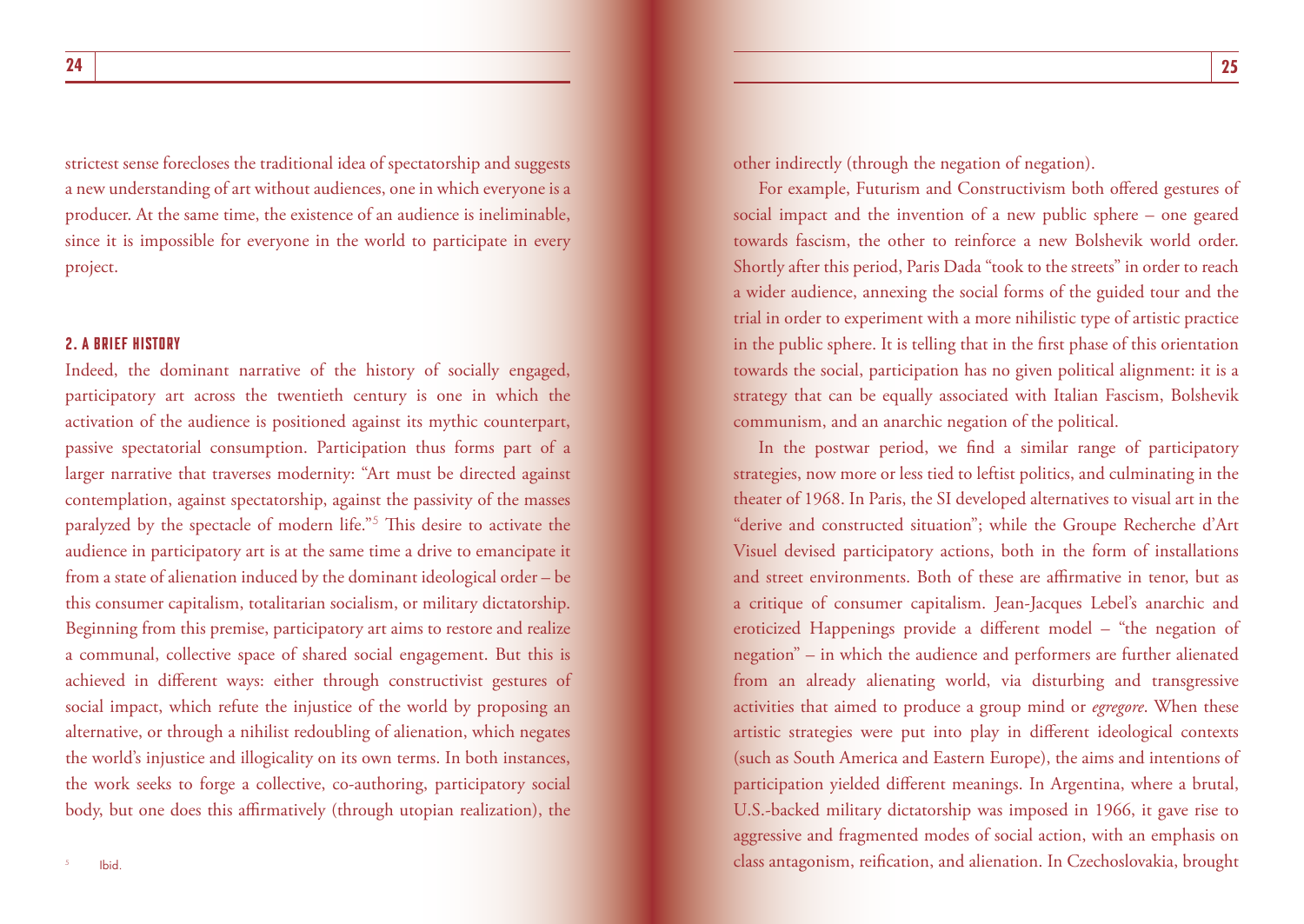into line with Soviet "normalization" after 1968, participatory art had a more escapist tone, with avant-garde actions often masquerading under vernacular forms (weddings, parties, and festivals), often in remote locations, in order to avoid detection by the secret police. Art was disguised by life in order to sustain itself as a place of nonalienation. The work of Collective Actions Group (CAG), active in Moscow from 1976 onwards, further problematizes contemporary claims that participation is synonymous with collectivism, and thus inherently opposed to capitalism; rather than reinforcing the collectivist dogma of communism, CAG deployed participation as a means to create a privatized sphere of individual expression.

Further analogies to contemporary social practice can be found in the rise of the community arts movement after 1968, whose history provides a cautionary tale for today's artists averse to theorizing the artistic value of their work. Emphasizing process rather than end result, and basing their judgments on ethical criteria (about how and whom they work with) rather than on the character of their artistic outcomes, the community arts movement found itself subject to manipulation – and eventually instrumentalization – by the state. From an agitational force campaigning for social justice (in the early 1970s), it became a harmless branch of the welfare state (by the 1980s): the kindly folk who can be relied upon to mop up wherever the government wishes to absolve itself of responsibility.

And so we find ourselves faced today with an important sector of artists who renounce the vocabularies of contemporary art, claiming to be engaged in more serious, worldly, and political issues. Such anti-aesthetic refusals are not new: just as we have come to recognize Dada cabaret, situationist *détournement*, or dematerialized conceptual and performance

art as having their own aesthetics of production and circulation, so too do the often formless-looking photo-documents of participatory art have their own experiential regime. The point is not to regard these anti-aesthetic phenomena as objects of a new formalism (reading areas, parades, demonstrations, discussions, ubiquitous plywood platforms, endless photographs of people), but to analyze how these contribute to the social and artistic experience being generated.

### 3. Two Critiques

One of the questions that is continually posed to me is the following: Surely it is better for one art project to improve one person's life than for it not to happen at all? The history of participatory art allows us to get critical distance on this question, and to see it as the latest instantiation of concerns that have dogged this work from its inception: the tension between equality and quality, between participation and spectatorship, and between art and real life. These conflicts indicate that social and artistic judgments do not easily merge; indeed, they seem to demand different criteria. This impasse surfaces in every printed debate and panel discussion on participatory and socially engaged art. For one sector of artists, curators, and critics, a good project appeases a superegoic injunction to ameliorate society; if social agencies have failed, then art is obliged to step in. In this schema, judgments are based on a humanist ethics, often inspired by Christianity. What counts is to offer ameliorative solutions, however short-term, rather than to expose contradictory social truths. For another sector of artists, curators, and critics, judgments are based on a sensible response to the artist's work, both in and beyond its original context. In this schema, ethics are nugatory, because art is understood continually to throw established systems of value into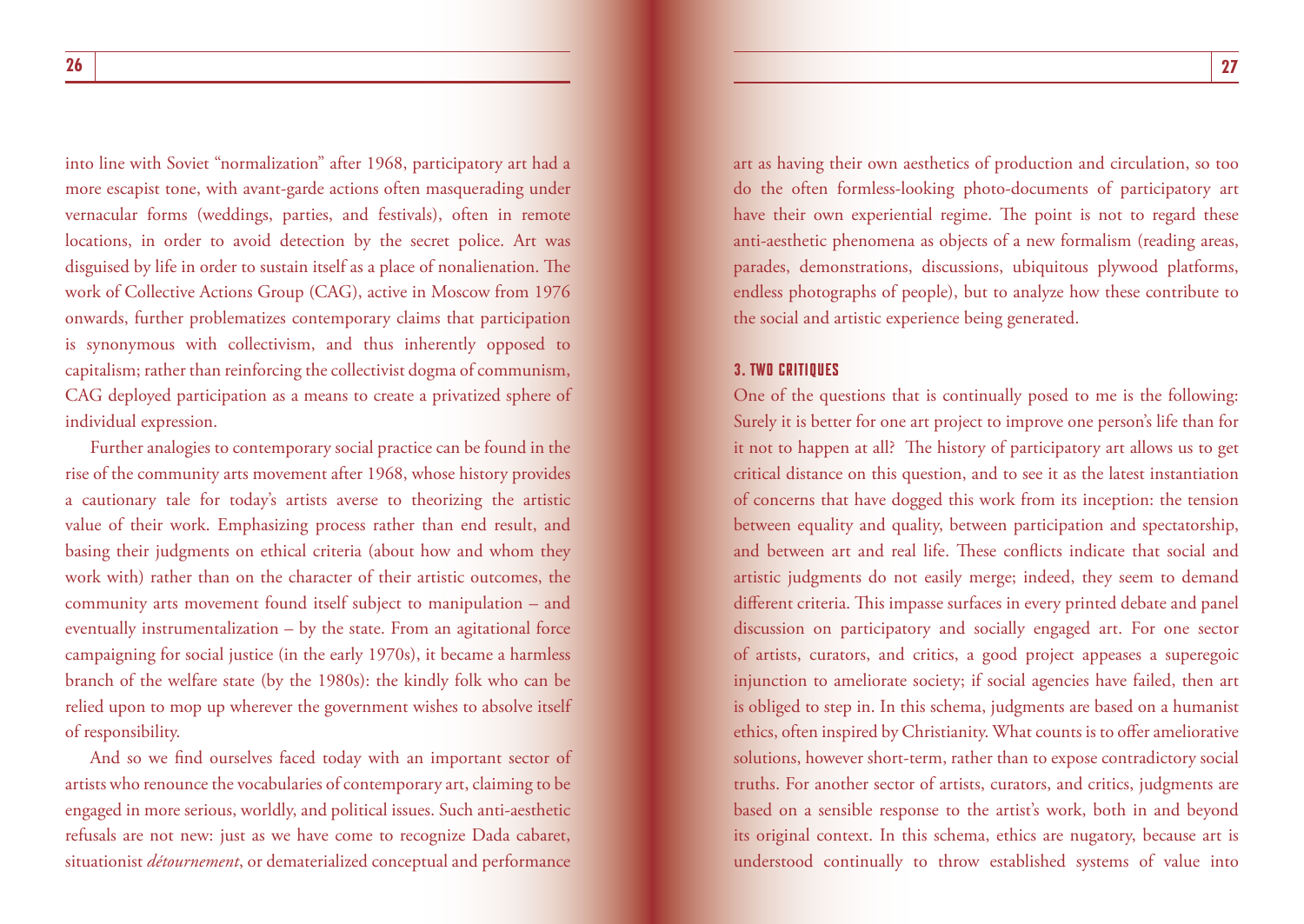question, including morality; devising new languages with which to represent and question social contradiction is more important. The social discourse accuses the artistic discourse of amorality and inefficacy, because it is insufficient merely to reveal, reduplicate, or reflect upon the world; what matters is social change. The artistic discourse accuses the social discourse of remaining stubbornly attached to existing categories, and focusing on micropolitical gestures at the expense of sensuous immediacy (as a potential locus of disalienation). Either social conscience dominates, or the rights of the individual to question social conscience. Art's relationship to the social is either underpinned by morality or it is underpinned by freedom.<sup>6</sup>

This binary is echoed in Boltanski and Chiapello's perceptive distinction of the difference between artistic and social critiques of capitalism. The artistic critique, rooted in nineteenth-century bohemianism, draws upon two sources of indignation towards capitalism: on the one hand, disenchantment and inauthenticity, and on the other, oppression. The artistic critique, they explain, "foregrounds the loss of meaning and, in particular, the loss of the sense of what is beautiful and valuable, which derives from standardization and generalized commodification, affecting not only everyday objects but also artworks... and human beings." Against this state of affairs, the artistic critique advocates "the freedom of artists, their rejection of any contamination of aesthetics by ethics, their refusal of any form of subjection in time and space and, in its extreme form, any kind of work."<sup>7</sup> The social critique, by contrast, draws on

different sources of indignation towards capitalism: the egoism of private interests, and the growing poverty of the working classes in a society of unprecedented wealth. This social critique necessarily rejects the moral neutrality, individualism, and egotism of artists. The artistic and the social critique are not directly compatible, Boltanski and Chiapello warn us, and exist in continual tension with one another.<sup>8</sup>

The clash between artistic and social critiques recurs most visibly at certain historical moments, and the reappearance of participatory art is symptomatic of this clash. It tends to occur at moments of political transition and upheaval: in the years leading to Italian Fascism, in the aftermath of the 1917 Revolution, in the widespread social dissent that led to 1968, and its aftermath in the 1970s. At each historical moment participatory art takes a different form, because it seeks to negate different artistic and sociopolitical objects. In our own times, its resurgence accompanies the consequences of the collapse of really existing communism in 1989, the apparent absence of a viable left alternative, the emergence of contemporary "post-political" consensus, and the near total marketization of art and education.<sup>9</sup> The paradox of this situation is that participation in the West now has more to do with the populist agendas of neoliberal governments. Even though participatory artists stand against neoliberal capitalism, the values they impute to their work

Tony Bennett phrases the same problem differently: art history as a bourgeois, idealist discipline is in permanent conflict with Marxism as an anti-bourgeois, materialist revolution in existing disciplines. There is no possibility of reconciling the two. See Tony Bennett, *Formalism and Marxism* (London: Methuen, 1979), 80–5.

<sup>7</sup> Luc Boltanski and Ève Chiapello*, The New Spirit of Capitalism* (London: Verso, 2005), 37–8. The implication of Boltanski and Chiapello's book is that in the third spirit of capitalism, the artistic critique has held sway, resulting in an unsupervised capitalism that lacks the "invisiblehand" of constraint that would guarantee protection, security, and rights for workers. <sup>9</sup> For a clear summary of "post-politics" see Jodi Dean, *Democracy and Other Neoliberal Fantasies* (Durham, NC: Duke University Press, 2009), 13. She presents two positions: "post-politics as an ideal of consensus, inclusion, and administration that must be rejected" (Chantal Mouffe, Jacques Rancière) and "post-politics as a description of the contemporary exclusion or foreclosure of the political" (Slavoj Žižek).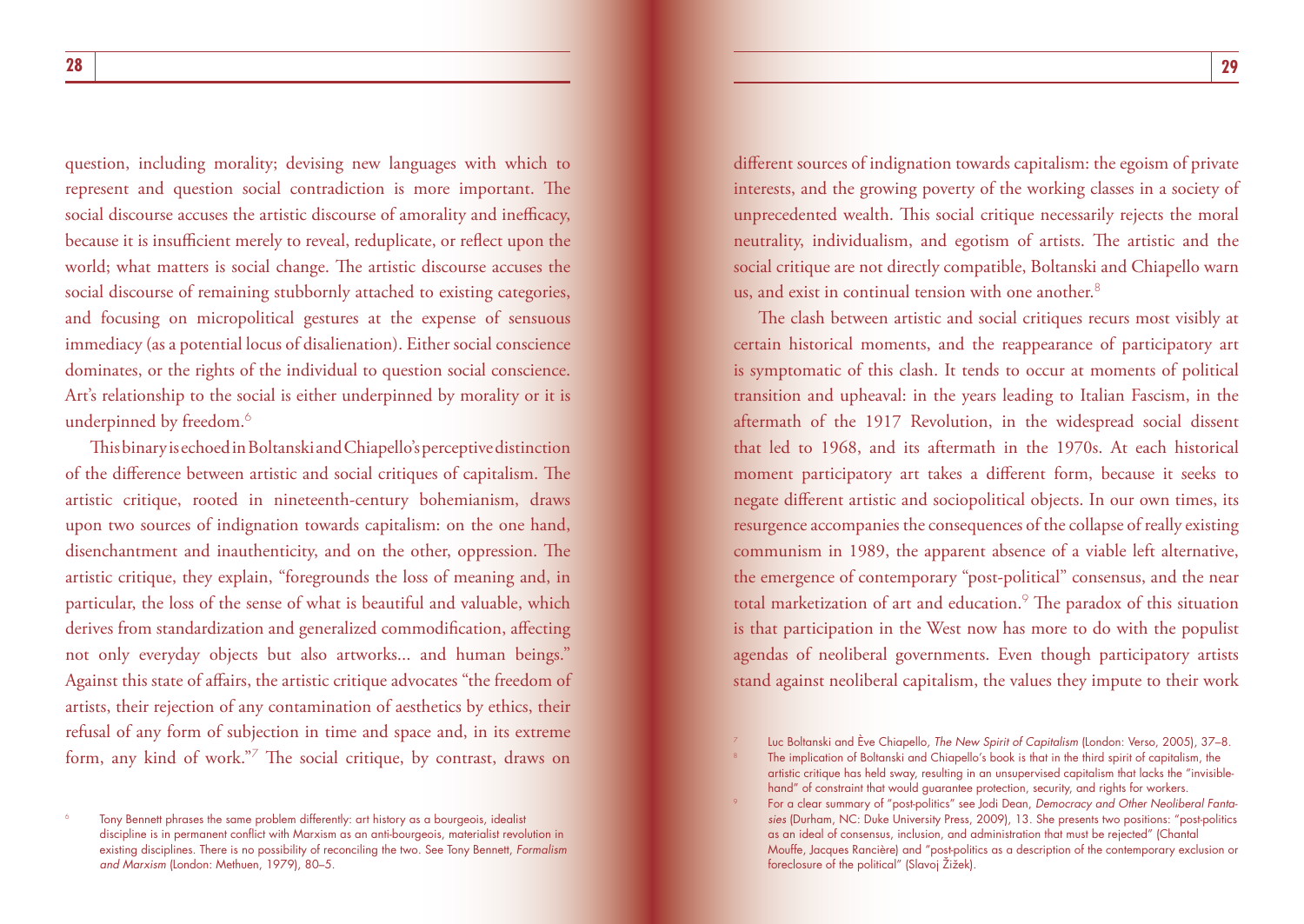received 34,520 applications for 2,400 places, and the activities of the plinth's occupants were continually streamed online.<sup>10</sup> Although the artist referred to *One and Other* as "an open space of possibility for many to test their sense of self and how they might communicate this to a wider world," the project was described by *The Guardian*, not unfairly, as "Twitter Art."<sup>11</sup> In a world where everyone can air their views to everyone we are faced not with mass empowerment but with an endless stream of banal egos. Far from being oppositional to spectacle, participation has now entirely merged with it.

This new proximity between spectacle and participation underlines, for me, the necessity of sustaining a tension between artistic and social critiques. The most striking projects that constitute the history of participatory art unseat all of the polarities on which this discourse is founded (individual/collective, author/spectator, active/passive, real life/ art) but not with the goal of collapsing them. In so doing, they hold the artistic and social critiques in tension. Felix Guattari's paradigm of transversality offers one such way of thinking through these artistic operations: he leaves art as a category in its place, but insists upon its constant flight into and across other disciplines, putting both art and the social into question, even while simultaneously reaffirming art as a universe of value. Jacques Rancière offers another: the aesthetic regime is constitutively contradictory, shuttling between autonomy and

are understood formally (in terms of opposing individualism and the commodity object), without recognizing that so many other aspects of this art practice dovetail even more perfectly with neoliberalism's recent forms (networks, mobility, project work, affective labor).

As this ground has shifted over the course of the twentieth century, so the identity of participants has been reimagined at each historical moment: from a crowd (1910s), to the masses (1920s), to the people (late 1960s/1970s), to the excluded (1980s), to community (1990s), to today's volunteers whose participation is continuous with a culture of reality television and social networking. From the audience's perspective, we can chart this as a shift from an audience that demands a role (expressed as hostility towards avant-garde artists who keep control of the proscenium), to an audience that enjoys its subordination to strange experiences devised for them by an artist, to an audience that is encouraged to be a co-producer of the work (and who, occasionally, can even get paid for this involvement). This could be seen as a heroic narrative of the increased activation and agency of the audience, but we might also see it as a story of their ever-increasing voluntary subordination to the artist's will, and of the commodification of human bodies in a service economy (since voluntary participation is also unpaid labor).

Arguably, this is a story that runs parallel with the rocky fate of democracy itself, a term to which participation has always been wedded: from a demand for acknowledgement, to representation, to the consensual consumption of one's own image – be this in a work of art, YouTube, Flickr, or reality TV. Consider the media profile accorded to Anthony Gormley's *One and Other* (2009), a project to allow members of the public to continuously occupy the empty "fourth plinth" of Trafalgar Square in London, one hour at a time for one hundred days. Gormley

The difference between Gormley's webstreaming and that of Christoph Schlingensief (discussed below) is that the latter is a conscious parody of reality TV's banality, while the former uncritically replicates it. A press shot of Gormley with the participants in his work evokes the image of Simon Cowell with his protegés in *American Idol*.

Anthony Gormley, www.oneandother.co.uk (last accessed August 23, 2010). Charlotte Higgins, "The Birth of Twitter Art," The Guardian, July 8, 2009, available at www.guardian. co.uk (last accessed August 25, 2010).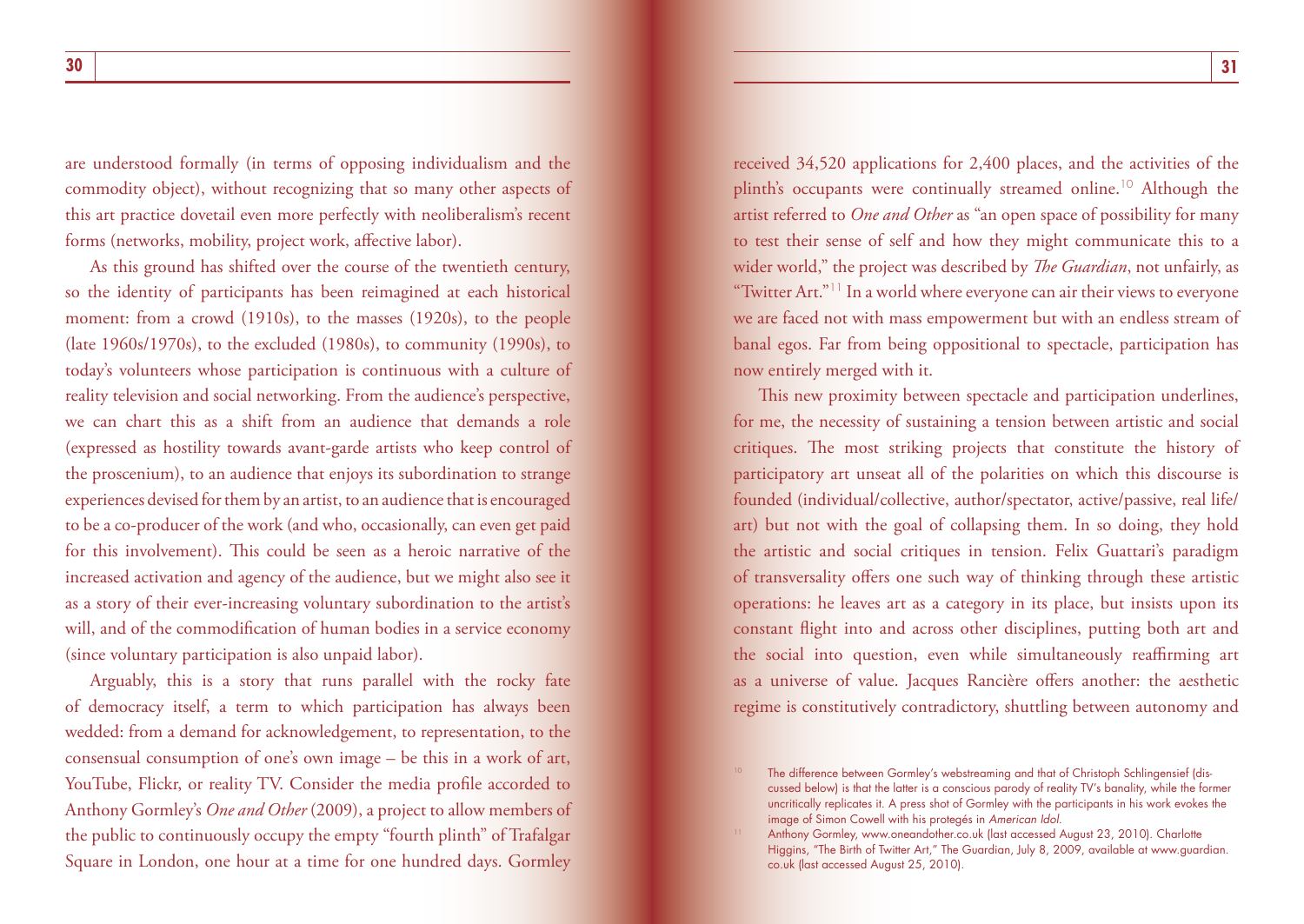heteronomy ("the aesthetic experience is effective inasmuch as it is the experience of that *and*").<sup>12</sup> He argues that in art and education alike, there needs to be a mediating object – a spectacle that stands between the idea of the artist and the feeling and interpretation of the spectator: "This spectacle is a third thing, to which both parts can refer but which prevents any kind of 'equal' or 'undistorted' transmission. It is a mediation between them. […] The same thing which links them must separate them."<sup>13</sup> In different ways, Rancière and Guattari offer alternative frameworks for thinking the artistic and the social simultaneously; for both, art and the social are not to be reconciled or collapsed, but sustained in continual tension.

## 4. The Ladder and the Container

I am interested in these theoretical models of analysis because they do not reduce art to a question of ethically good or bad examples, nor do they forge a straightforward equation between forms of democracy in art and forms of democracy in society. Most of the contemporary discourse on participatory art implies an evaluative schema akin to that laid out in the classic diagram "The Ladder of Participation," published in an architectural journal in 1969 to accompany an article about forms of citizen involvement.<sup>14</sup> The ladder has eight rungs. The bottom two indicate the least participatory forms of citizen engagement: the non-

participation of mere presence in "manipulation" and "therapy." The next three rungs are degrees of tokenism – "informing," "consultation," and "placation" – which gradually increase the attention paid by power to the everyday voice. At the top of the ladder we find "partnership," "delegated power," and the ultimate goal, "citizen control." The diagram provides a useful set of distinctions for thinking about the claims to participation made by those in power, and is frequently cited by architects and planners. It is tempting to make an equation (and many have done so) between the value of a work of art and the degree of participation it involves, turning the Ladder of Participation into a gauge for measuring the efficacy of artistic practice.<sup>15</sup>

But while the Ladder provides us with helpful and nuanced differences between forms of civic participation, it falls short of corresponding to the complexity of artistic gestures. The most challenging works of art do not follow this schema, because models of democracy in art do not have an intrinsic relationship to models of democracy in society. The equation is misleading and does not recognize art's ability to generate other, more paradoxical criteria. The works I have discussed in the preceding chapters do not offer anything like citizen control. The artist relies upon the participants' creative exploitation of the situation that he/she offers, just as participants require the artist's cue and direction. This relationship is a continual play of mutual tension, recognition, and dependency – more

<sup>&</sup>lt;sup>12</sup> Jacques Rancière, "The Aesthetic Revolution and Its Outcomes: Employments of Autonomy and Heteronomy," *New Left Review*, 14, March–April 2002, 133.

<sup>13</sup> Rancière, "Emancipated Spectator," lecture in Frankfurt.<br>14 Shamu Annatzia "A Luddae of Citizen Butitize tian "Azi

Sherry Arnstein, "A Ladder of Citizen Participation," Journal of the American Institute of Plan*ners*, 35:4, July 1969, 216–24. The diagram has recently been the subject of some historical reassessment among architects and planners, reflecting the renewed interest in participation in this sector.

See, for example, Dave Beech's distinction between participation and collaboration. For Beech, participants are subject to the parameters of the artist's project, while collaboration involves co-authorship and decisions over key structural features of the work; "collaborators have rights that are withheld from participants." (Beech, "Include Me Out," *Art Monthly*, April 2008, 3.) Although I would agree with his definitions, I would not translate them into a binding set of value judgements to be applied to works of art.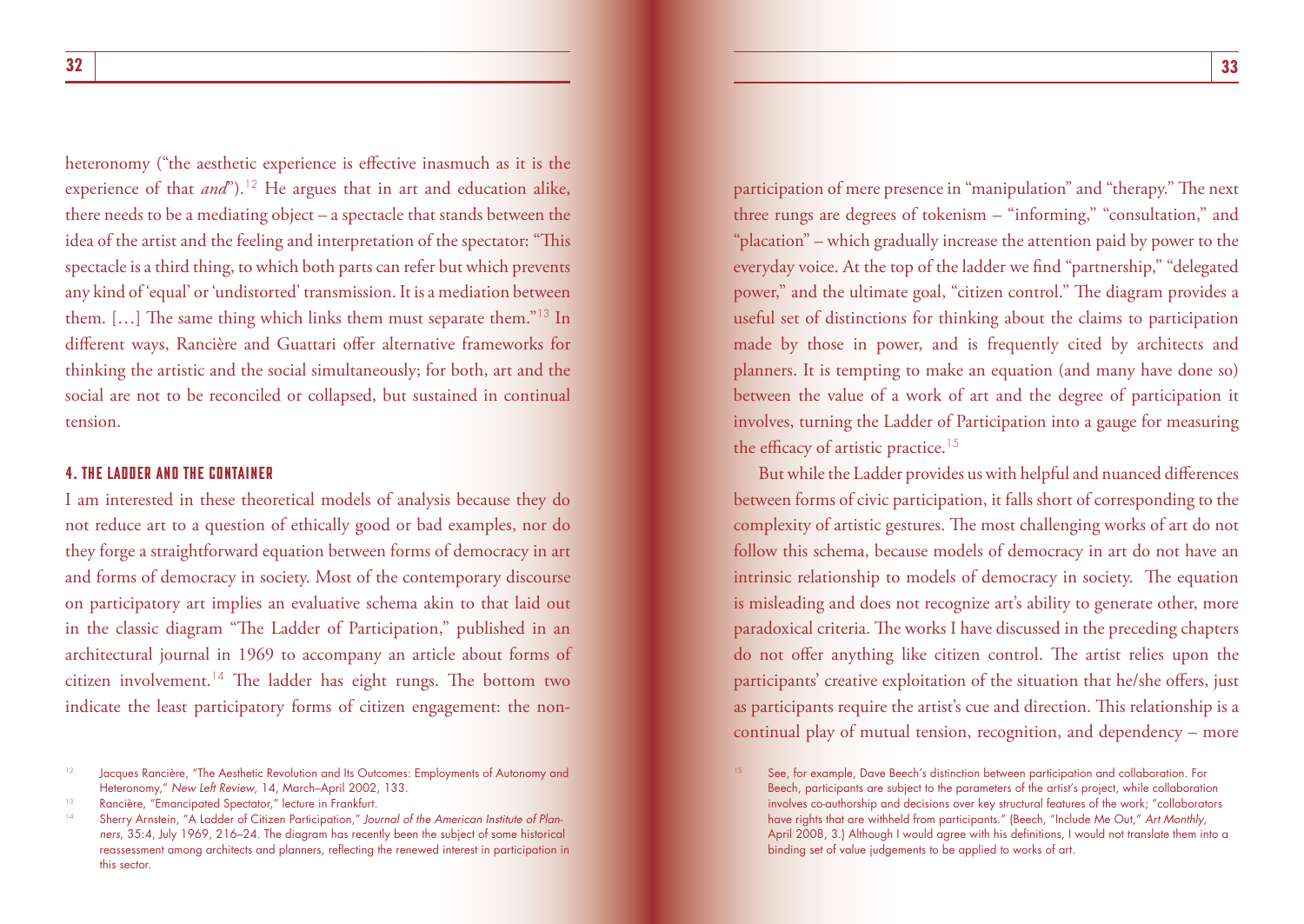**34 35**

akin to the collectively negotiated dynamic of stand-up comedy, or to BDSM sex, than to a ladder of progressively more virtuous political forms.

A case study, now 11 years old, illustrates this argument that art is both grounded in and suspends reality, and does this via a mediating object or third term: *Please Love Austria* (2000), devised and largely performed by the German filmmaker and artist **Christoph Schlingensief** (1960– 2010). Commissioned to produce a work for the Weiner Festwochen, Schlingensief chose to respond directly to the recent electoral success of the far-right nationalist party led by Jörg Haider (*Freiheitliche Partei Österreichs*, or FPÖ). The FPÖ's campaign had included overtly xenophobic slogans and the word ü*berfremdung* (domination by foreign influences), once employed by the Nazis, to describe a country overrun with foreigners. Schlingensief erected a shipping container outside the Opera House in the center of Vienna, topped with a large banner bearing the phrase *Ausländer Raus* (Foreigners Out). Inside the container, *Big Brother*-style living accommodation was installed for a group of asylumseekers, relocated from a detention center outside the city. Their activities were broadcast through the Internet television station webfreetv.com, and via this station viewers could vote daily for the ejection of their least favorite refugee. At 8 p.m. each day, for six days, the two most unpopular inhabitants were sent back to the deportation center. The winner was purportedly offered a cash prize and the prospect – depending on the availability of volunteers – of Austrian citizenship through marriage. The event is documented by the Austrian filmmaker **Paul Poet** in an evocative and compelling ninety-minute film, *Ausländer Raus! Schlingensief's Container* (2002).

*Please Love Austria* is typical Schlingensief in its desire to antagonize the public and stage provocation. His early film work frequently alluded to contemporary taboos: mixing Nazism, obscenities, disabilities, and assorted sexual perversions in films such as *German Chainsaw Massacre* (1990) and *Terror 2000* (1992), once described as "filth for intellectuals."<sup>16</sup> In the late 1990s Schlingensief began making interventions into public space, including the formation of a political party, *Chance 2000* (1998– 2000), which targeted the unemployed, disabled, and other recipients of welfare with the slogan "Vote For Yourself." *Chance 2000* did not hesitate to use the image of Schlingensief's long-term collaborators, many of whom have mental and/or physical handicaps. But in *Please Love Austria*, Schlingensief's refugee participants were barely visible, disguised in assorted wigs, hats, and sunglasses.<sup>17</sup> In the square, the public had only a limited view of the immigrants through peepholes; the bulk of the performance was undertaken by Schlingensief himself, installed on the container's roof beneath the "Foreigners Out!" banner. Speaking through a megaphone, he incited the FPÖ to come and remove the banner (which they didn't), encouraged tourists to take photographs, invited the public to air their views, and made contradictory claims ("This is a performance! This is the absolute truth!"), while parroting the most racist opinions

<sup>16</sup> Herbert Achternbusch, cited in Marion Löhndorf, "Christoph Schlingensief," *Kunstforum*, 142, October 1998, 94–101, available at www.schlingensief.com (last accessed December 4, 2008).

<sup>&</sup>lt;sup>17</sup> During their evictions, the asylum-seekers covered their faces with a newspaper, inverting the celebratory, attention-seeking exits of contestants from the *Big Brother* house. Rather than viewing this absence of identity as an assault on their subjectivity, we could see this as an artistic device to allow the asylum-seekers to be catalysts for discussion around immigration in general (rather than individual case studies for emotive journalism).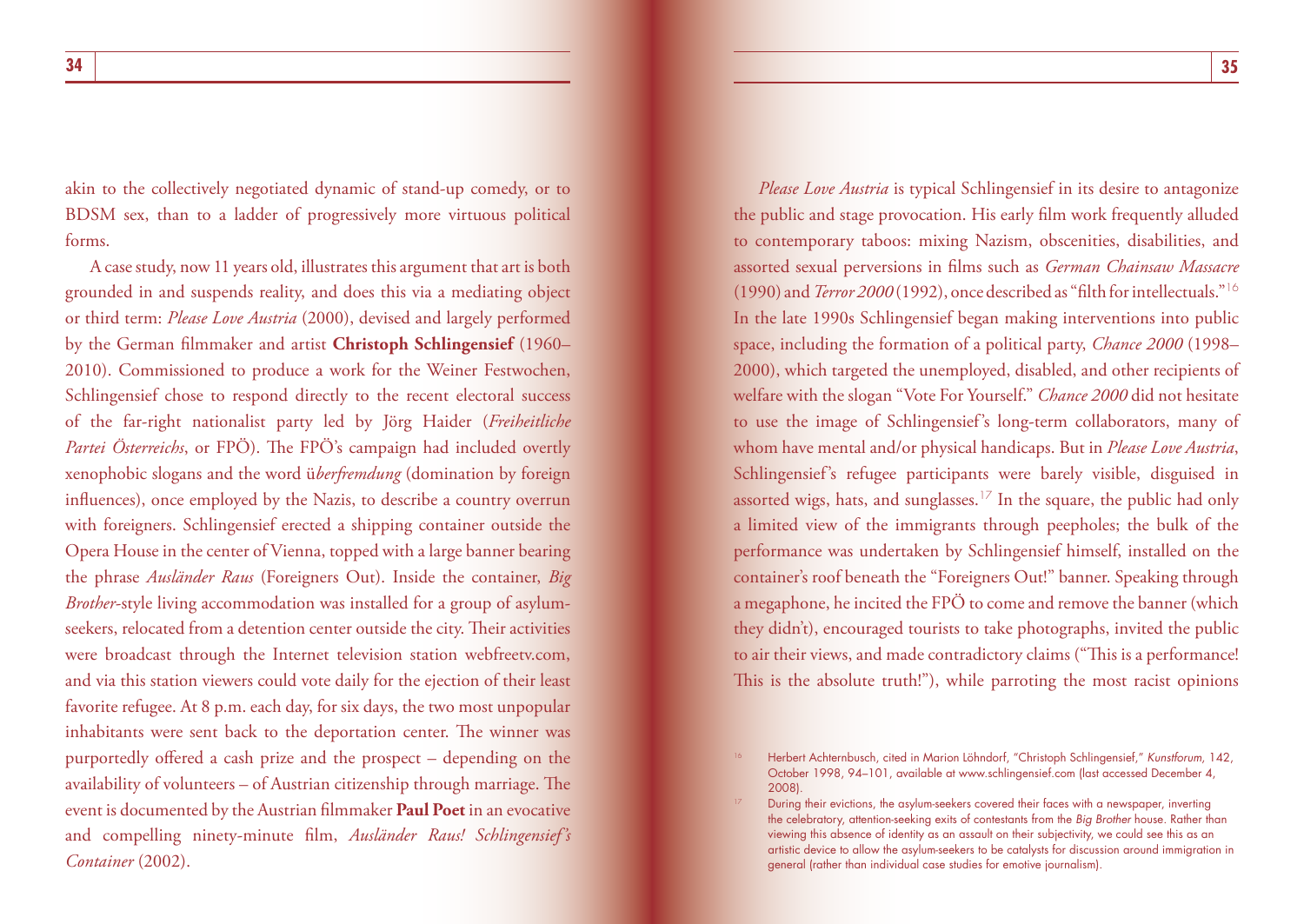and insults back to the crowd. As the various participants were evicted, Schlingensief provided a running commentary to the mob below: "It is a black man! Once again Austria has evicted a darkie!"

Although in retrospect – and particularly in Poet's film – it is evident that the work is a critique of xenophobia and its institutions, in Vienna the event (and Schlingensief's charismatic role as circus master) was ambiguous enough to receive approval and condemnation from all sides of the political spectrum. An elderly right-wing gentleman covered in medals gleefully found it to be in sympathy with his own ideas, while others claimed that by staging such a shameful spectacle Schlingensief himself was a dirty foreigner who ought to be deported. Left-wing student activists attempted to sabotage the container and "liberate" the refugees, while assorted left-wing celebrities showed up to support the project, including Daniel Cohn-Bendit (a key figure from May '68), and the Nobel Laureate author Elfriede Jelinek (who wrote and performed a puppet play with the asylum-seekers). In addition, large numbers of the public watched the program on webfreetv.com and voted for the eviction of particular refugees. The container prompted arguments and discussion – in the square surrounding it, in the print media, and on national television. The vehemence of response is palpable throughout the film, no more so than when Poet's camera pans back from a heated argument to reveal the entire square full of agitated people in intense debate. One elderly woman was so infuriated by the project that she could only spit at Schlingensief the insult, "You ... artist!"

A frequently heard criticism of this work is that it did not change anyone's opinion: the right-wing pensioner is still right-wing, the lefty protestors are still lefty, and so on. But this instrumentalized approach to critical judgment misunderstands the artistic force of Schlingensief's intervention. The point is not about "conversion," for this reduces the work of art to a question of propaganda. Rather, Schlingensief's project draws attention to the contradictions of political discourse in Austria at that moment. The shocking fact is that Schlingensief's container caused more public agitation and distress than the presence of a *real* deportation center a few miles outside Vienna. The disturbing lesson of *Please Love Austria* is that an *artistic* representation of detention has more power to attract dissensus than an *actual* institution of detention.<sup>18</sup> In fact, Schlingensief's model of "undemocratic" behavior corresponds precisely to "democracy" as practiced in reality. This contradiction is the core of Schlingensief's artistic efficacy – and it is the reason why political conversion is not the primary goal of art, why artistic representations continue to have a potency that can be harnessed to disruptive ends, and why *Please Love Austria* is not (and should never be seen as) morally exemplary.

### 5. The End of Participation

In his essay "The Uses of Democracy" (1992), Jacques Rancière notes that participation in what we normally refer to as democratic regimes is usually reduced to a question of filling up the spaces left empty by power. Genuine participation, he argues, is something different: the

<sup>18</sup> Silvija Jestrovic has explained this preference for the *performance* of asylum rather than its reality by way of reference to Debord's *Society of the Spectacle*, specifically the epigraph by Feuerbach with which it opens: "But certainly for the present age, which prefers the sign to the thing signified, the copy to the original, representation to reality, the appearance to essence ... illusion *only* is sacred, truth *profane*." (Silvija Jestrovic, "Performing Like an Asylum Seeker: Paradoxes of Hyper-Authenticity in Schlingensief's *Please Love Austria*," in Claire Bishop and Silvia Tramontana (eds.), *Double Agent* (London: ICA, 2009), 61.)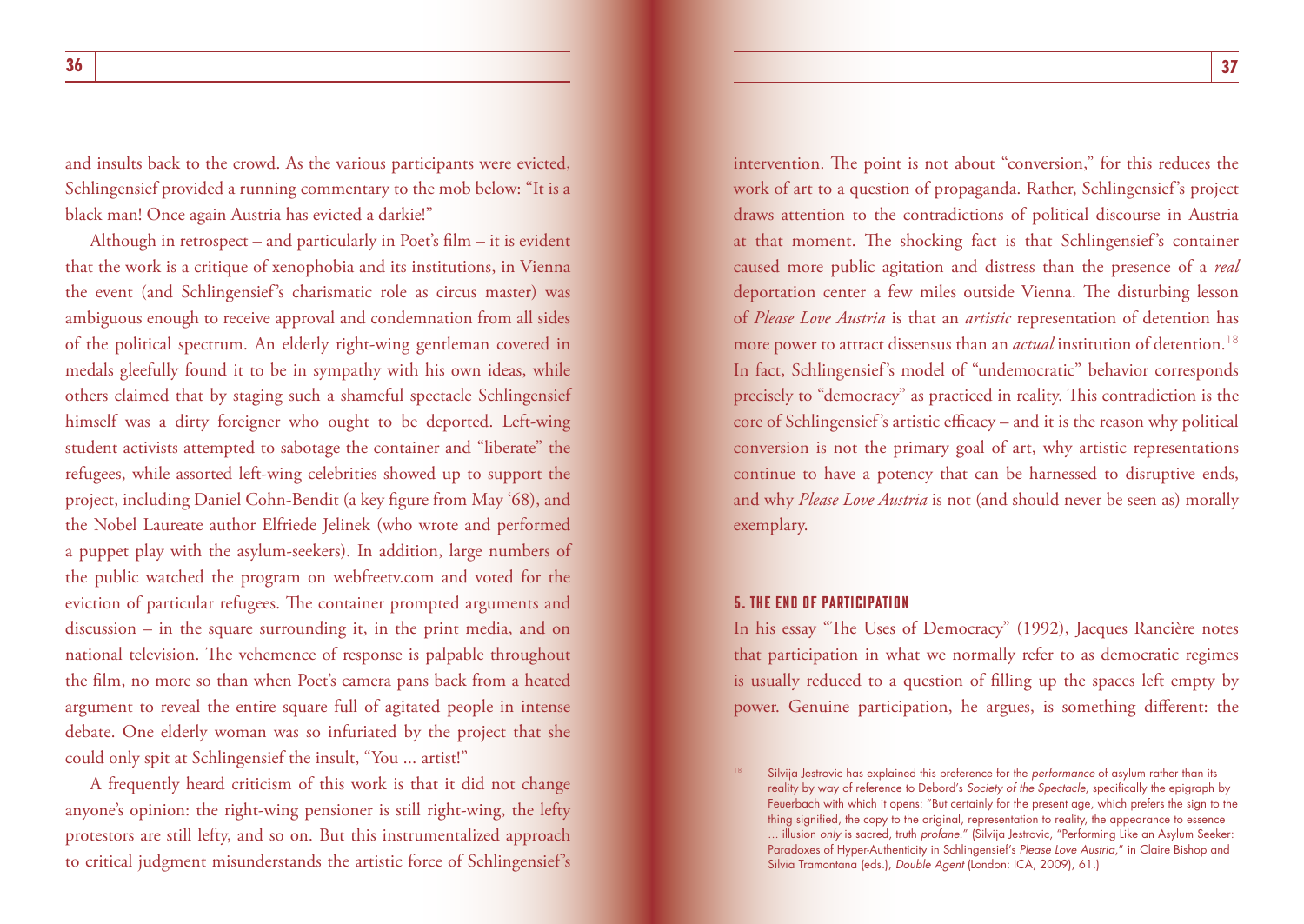**38 39**

invention of an "unpredictable subject" who momentarily occupies the street, the factory, or the museum – rather than a fixed space of allocated participation whose counter-power is dependent on the dominant order.<sup>19</sup> Setting aside the problematic idea of "genuine" participation (which takes us back to modernist oppositions between authentic and false culture), such a statement clearly pertains to *Please Love Austria*, and the better examples of social practice, which have frequently constituted a *critique* of participatory art, rather than upholding an unproblematized equation between artistic and political inclusion.

The fact that the Ladder of Participation culminates in "citizen control" is worth recalling here. At a certain point, art has to hand over to other institutions if social change is to be achieved: it is not enough to keep producing activist *art*. The historic avant-garde was always positioned in relation to an existent party politics (primarily communist) which removed the pressure of art ever being required to effectuate change in and of itself. Later, the postwar avant-gardes claimed openendedness as a radical refusal of organized politics – be this inter-war totalitarianism or the dogma of a party line. There was the potential to discover the highest artistic intensity in the everyday and the banal, which would serve a larger project of equality and anti-elitism. Since the 1990s, participatory art has often asserted a connection between usergenerated content and democracy, but the frequent predictability of its

results seem to be the consequence of lacking *both* a social *and* an artistic target; in other words, participatory art today stands without a relation to an existing political project (only to a loosely defined anti-capitalism) and presents itself as oppositional to visual art by trying to side-step the question of visuality. As a consequence, these artists have internalized a huge amount of pressure to bear the burden of devising new models of social and political organization – a task that they are not always best equipped to undertake.

My point, again, is not to criticize specific artists but to see the whole rise of social practice since 1989 as symptomatic. That the "political" and "critical" have become shibboleths of advanced art signals a lack of faith *both* in the intrinsic value of art as a de-alienating human endeavor (since art today is so intertwined with market systems globally) *and* in democratic political processes (in whose name so many injustices and barbarities are conducted).<sup>20</sup> But rather than addressing this loss of faith by collapsing art and ethics together, the task today is to produce a viable international alignment of leftist political movements and a reassertion of art's inventive forms of negation as valuable in their own right.<sup>21</sup> We need to recognize art as a form of experimental activity overlapping with the world, whose negativity may lend support towards a political project (without bearing the sole responsibility for devising and implementing it),

Rancière argues that participation in democracy is a "mongrel" idea deriving from the conflation of two ideas: "the reformist idea of necessary mediations between the centre and the periphery, and the revolutionary idea of the permanent involvement of citizen-subjects in every domain." (Jacques Rancière, "The Uses of Democracy," in Rancière, *On the Shores of Politics*  (London: Verso, 2007), 60.

<sup>&</sup>lt;sup>20</sup> The Slovenian collective IRWIN has recently suggested that "critical" and "political" art are as necessary to neoliberalism as socialist realism was to the Soviet regime.

 $21$  A positive example of new developments is the new left organization Krytyka Polityczna in Poland, a publishing house that produces a magazine, organizes events, and maintains a regular, forceful presence in the media (via its charismatic young leader Sławomir Sierakowski). The artists who have affiliated themselves with this project are as varied as Artur Żmijewski and the painter Wilhelm Sasnal.